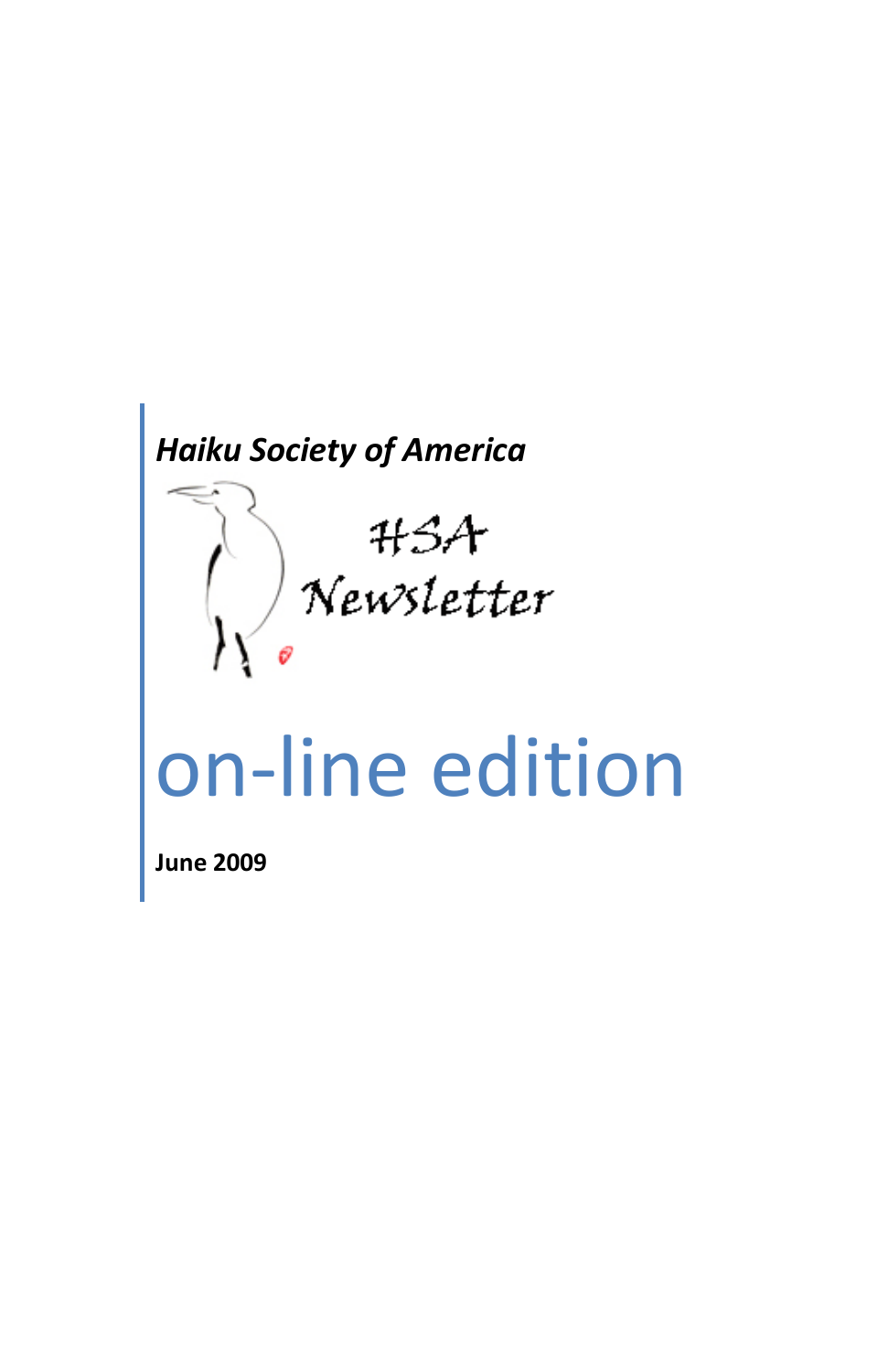

#### **President's Letter May 10, 2009**

Dear Members,

 I pen this letter on Mother's Day. Perhaps, you've written Mother's Day haiku. If so, I look forward to reading them in print. After several days of severe thunderstorms, today was highlighted with a cloudless, blue sky. It was sunny. Like a postcard, the day was memorable and worth savoring. It was a great day for haiku writing. I certainly wrote haiku. I hope you also wrote haiku.

 It was wonderful to fellowship with several other haiku poets at the HSA Spring Quarterly Meeting, which Ce Rosenow organized and hosted at the University of Oregon, in Eugene, Oregon, on the weekend of March 6, 7, and 8, 2009. There were readings, workshops, panels and papers presented, including Fay Aoyagi's workshop "Weaving Yourself Into Haiku," Margaret Chula's workshop "Beginning Haiku," Charlie Trumbull's paper "Shangri-La: James W. Hackett's Life in Haiku," Michael Dylan Welch's power point presentation "The American Haiku Archives," Johnny Baranski, Margaret Chula and Carolyn Hall's featured readings, and the HSA Executive Committee's haiku reading. Carolyn Hall, Anita Krumins, George Swede and Charlie Trumbull participated on the "Contemporary Haiku Journals" panel. In addition, I presented the 2008 Sora Award to Charlie Trumbull.

 However, on March 25, 2009, the HSA Executive Committee held a conference call to discuss important issues, including the nominating committee, recording secretary, Mr. Leroy Kanterman's letter in regards to honoring major haiku poets who have recently died. Of course, there were other issues discussed. During the last weekend of March, longtime HSA Newsletter editor Johnye Strickland resigned. She assisted with finding a new newsletter editor. Thus, I've appointed Michael Rehling as the new HSA Newsletter editor, effective on March 29, 2009.

 On another note, Rita Gray, the Northeast Metro Coordinator, is organizing the program for the HSA National Meeting, which will be held in New York City, on September 12, 2009. I hope you won't miss the national meeting. I'm sure the haiku program will be exciting and inspiring.

Finally, I look forward to the continued progress of The Haiku Society of America, as I serve as your president.

 *Happy Mother's Day, Lenard D. Moore*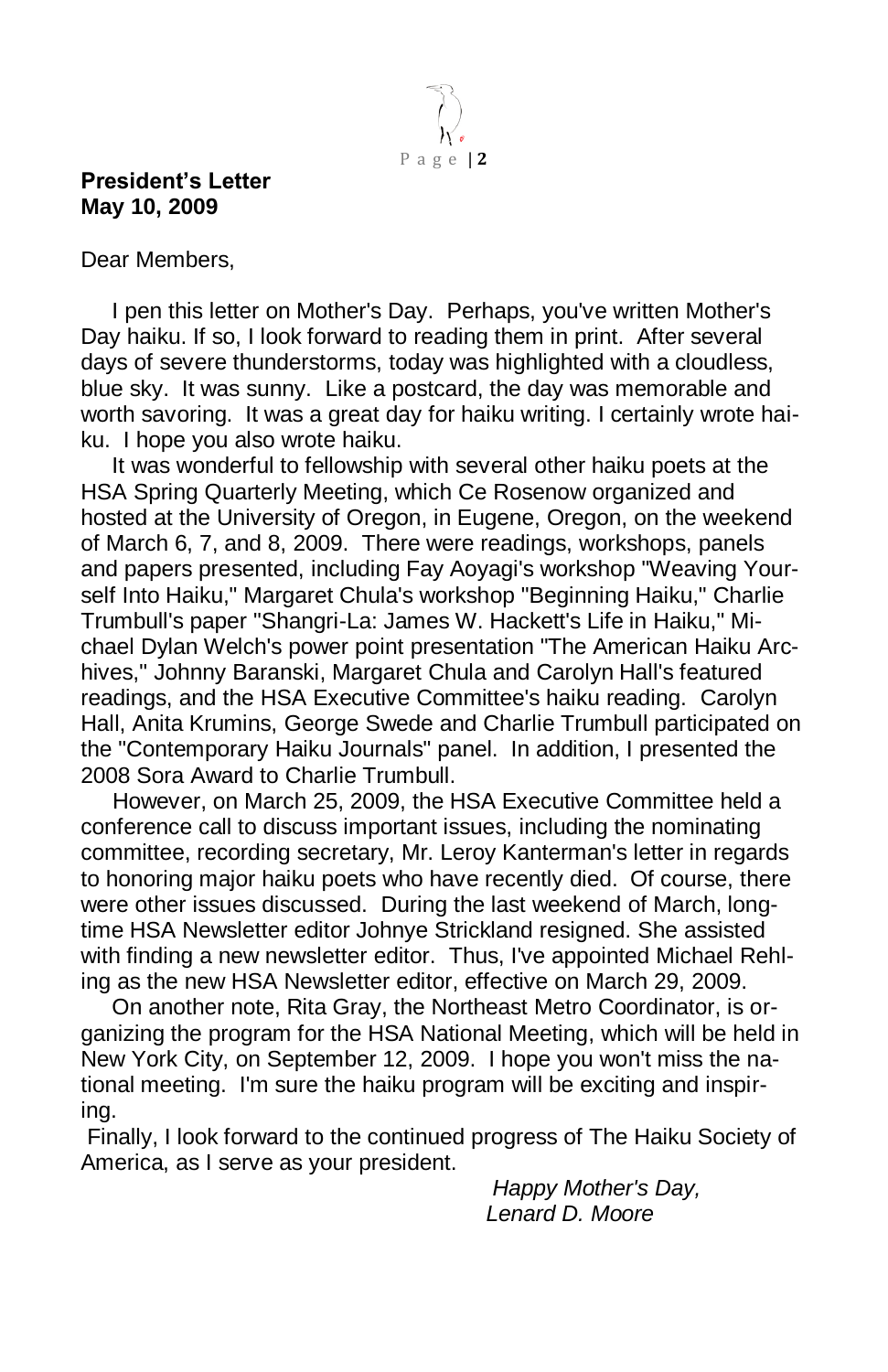

#### **Newsletter Editor Updates**

Johnye Strickland, has resigned as the Newsletter Editor. She has carried the load of putting out the Newsletter for some time, and is now focusing on her retirement. Congratulations Johnye for your new found freedom and our heartfelt thanks for your many contributions!

I have agreed to accept the appointment to fill out her current term as editor of the HSA Newsletter. It is has grown to quite a project over the years, and with the change in editors it seems like a good time to look at how to improve communications with HSA members. For a starter the HSA website now has many of the updates and news items online. To make it easier to remember the website address, we have created a new url to take you there: [WWW.HAIKUSOCIETYOFAMERICA.ORG](http://www.haikusocietyofamerica.org/) (OR .COM). Please make note of this new url, but rest assured your old bookmarks will continue to work with no changes. This is a simple *additional* way that makes the website address more intuitive.

I have decided to offer the newsletter itself in a PDF format, *in addition* to the print version. We have created a new web address for the Newsletter: [WWW.HSANEWSLETTER.COM.](http://www.hsanewsletter.com/) I will post the latest copy of the newsletter there, so that if you misplace it, give it away, or just want to look for something on the spur of the moment you can find it online. You can also email the PDF version directly from the site to someone else who has a question, or an interest in the news from HSA.

And lastly, if you want something included in the newsletter you can post it at: [www.HSANewsletter.NET.](http://www.hsanewsletter.net/) I have placed a forum up on that site, and if you 'register' you can post your newsletter item directly to the site. Of course, if you wish to email your item to me directly I will continue to take them. Email should have in the Subject line: ‗HSA Newsletter', and be directed to: [mikerehling@gmail.com](mailto:mikerehling@gmail.com) in ‗plain text'. I **can no longer** accept Word files, PDF files, or any other format. If you have any questions please let me know. Please note the **DEADLINES** on the back of the Newsletter, as late submissions will not be included.

*Michael Rehling Newsletter Editor*

NEW HSA FACEBOOK SITE: [http://www.HSAFacebook.com](http://www.hsafacebook.com/)

NEW HSA YOUTUBE SITE: <http://www.youtube.co/HaikuSociety>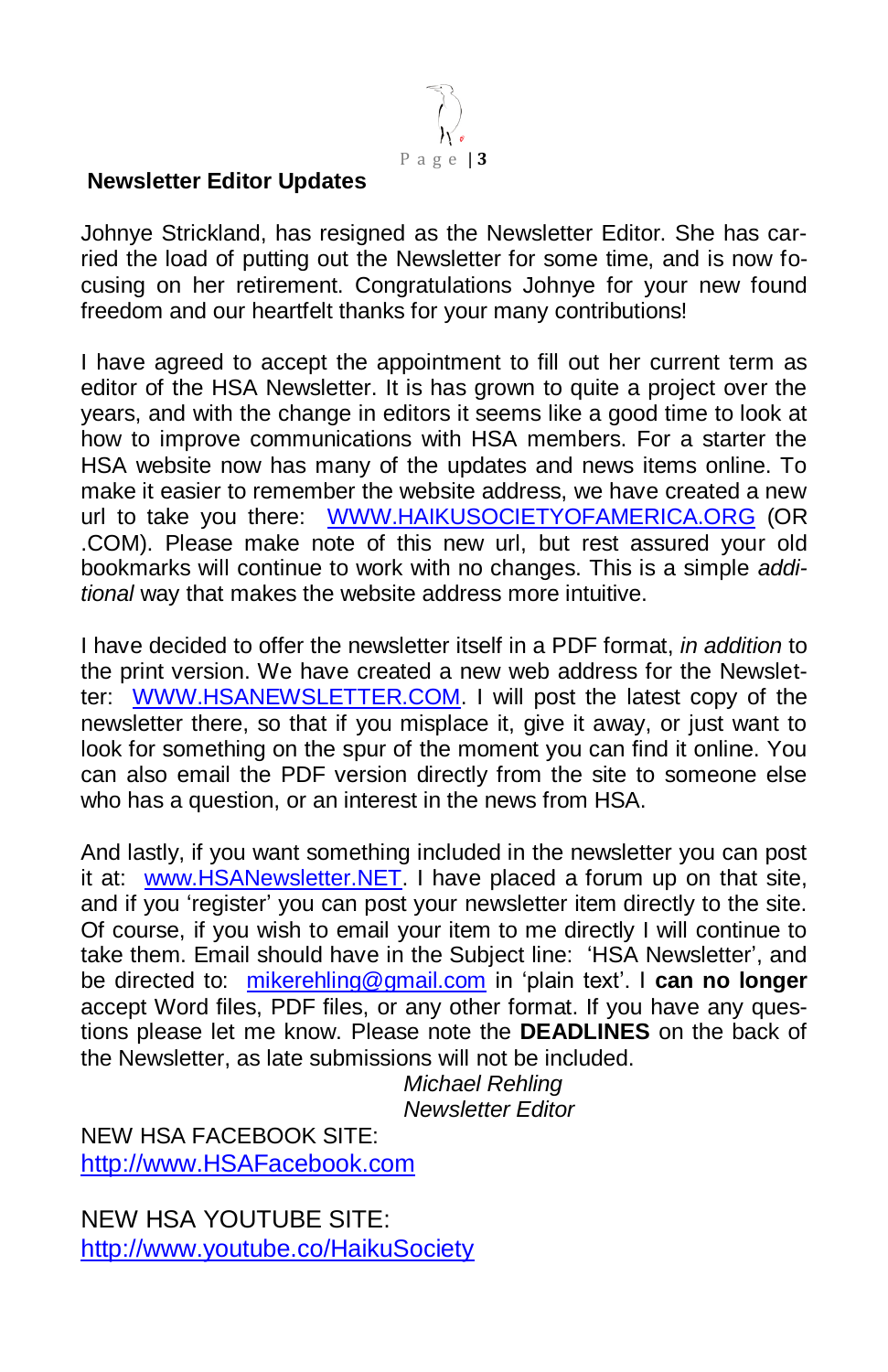P a g e | **4**

#### **Nominations for 2010**

Deborah Kolodji, Chair of the HSA Nominating Committee for 2009, invites any HSA member who is interested in being considered for one of the offices in the HSA to send a notice of the willingness to serve, state which position and send a short bio to Deborah Kolodji at [dkolod](mailto:dkolodji@aol.com)[ji@aol.com](mailto:dkolodji@aol.com) or 10529 Olive St., Temple City, CA 91780-2865. Any member may also recommend another member for a position (send a bio and a statement of willingness to serve).

Official positions of the HSA Executive Committee include--President, 1st Vice-President, 2nd Vice-President, Secretary, Treasurer, *Frogpond* Editor, *Newsletter* Editor, and Electronic Media Officer, as well as positions for Regional Coordinators (RC) who must live in the Region for which he/she is nominated). Descriptions of the duties of positions for the officers and RCs may be found on the HSA website: http: [http://www.hsa](http://www.hsa-haiku.org/)[haiku.org.](http://www.hsa-haiku.org/) Current Regions are listed on the inside back cover of the Newsletter.

Deborah requests that each 2009 Regional Coordinator contact her to let the Nominating Committee know his/her interest in remaining in the position for 2010 and send an updated bio if interested.

The HSA By-Laws, Article III, 2 state: "*Nominations for the following year's officers shall be made by the nominating committee or by mail to the secretary at the third quarterly meeting of the Society."* See details of the N.Y. Quarterly Meeting in September in the Newsletter. Ballots will be mailed to the membership in October.

#### **Haiku North America 2009 CROSSCURRENTS August 5th – 9th Ottawa, Ontario, Canada**

For registration, accommodation, conference timetable, presenter bios, haiga exhibition, pre and post conference activities, and general information please see:

[http://haikunorthamerica.com/hna\\_2009.html](http://haikunorthamerica.com/hna_2009.html)

Presenters:

Nick Avis (CDN) Crosscurrents from Newfoundland and Labrador John Barlow (ENG) (1) Haiku From the Field: A Nature Haiku Workshop (2) panel of readers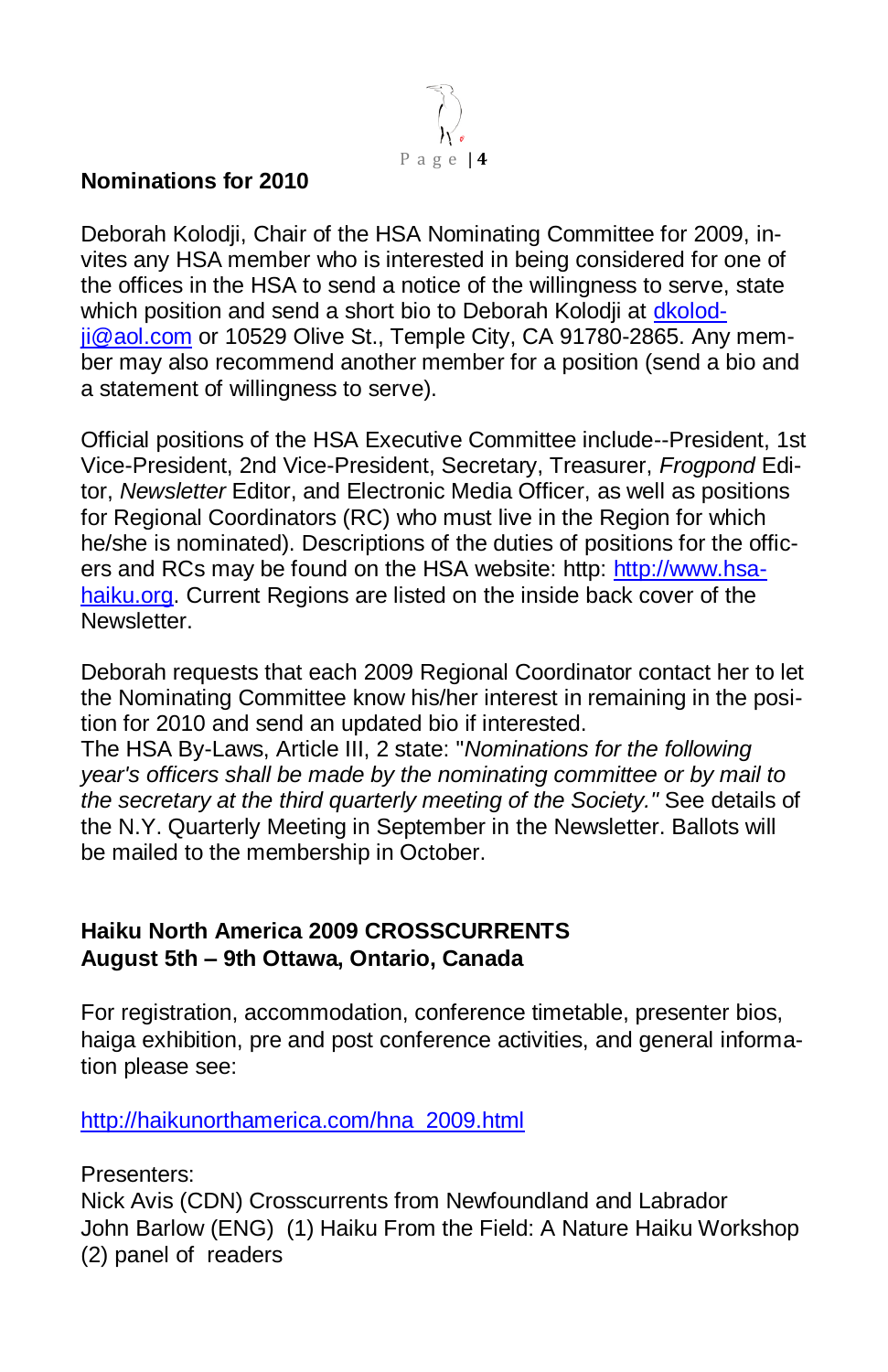# P a g e | **5**

Roberta Beary (USA) with Lenard D. Moore (USA) Navigating Crosscurrents in the Craft of Haiku: Anonymous Haiku Writing Workshop Michele Root-Bernstein (USA) The Haiku as Emblem of Creative Process

Rick Black (USA) Reading Michael McClintock's Sketches From the San Joaquin, Turtle Light Press Haiku Chapbook Competition winner 2008. Micheline Beaudry with Mike Montreuil (CDN) L'américanité des Haïkistes Canadiens-Français: American identity of French-Canadian

haiku poets (presentation in English and French)

John Brandi (USA) keynote speaker

David Burleigh (Japan) Not the Zen/Beat Approach

Margaret Chula (USA) Scents and Sensitivity: A Haibun Workshop Jerome Cushman (USA) Haiku in Performance & Haiku Performance Workshop

Dr. Shasi Angelee Deodhar (India) Crosscurrents of Love in Traditional Japanese Poetry

Patricia Donegan (USA) Pausing for Peace

Claire Dufresne (Canada) A Haiku Kamishibai

Judson Evans (USA) Haibun Writing Workshop

Margot Gallant (CDN) Beauty, Poetry and Despair: the Cross-Currents of Big Trout Lake

Marshall Hryciuk (CDN) In the Renku Parlour

Jim Kacian (USA) (1) Haiku As Antistory (2) Giving Back – The Creation of The Haiku Foundation

Joseph Kirschner (USA) Showing, or Displaying: the Bejewelled Finger Syndrome

Philomene Kocher with Marjorie Woodbridge (CDN) Their Capacity to Delight: Collaborative Haiku with Persons with Dementia

Deborah Kolodji (USA) Haiku Speculations and Crosscurrents David Lanoue (USA) Reading the New Haiku: Examples and Discussion Angela Leuck & the Montreal Poets (CDN) Le Terasse Haiku Cabaret Ian Marshall (USA) Walden by Haiku

Dennis Maloney (USA) The Poet/Hermit Tradition in Japanese Culture David McMurray (Japan) The Haikuist

Emiko Miyashita (Japan) Feel the Word

Kathleen O'Toole (USA) Nick Virgilio (panel) Pushing Boundaries of Form & Inspiration

Claudia Coutu Radmore (CDN) Haiku and Art Crosscurrents

Gabriel Rosenstock (IRE) The Universal Spirit of Issa

Bruce Ross (USA) Basho, Sunthorn Pho, and Contemporary World Travel Haibun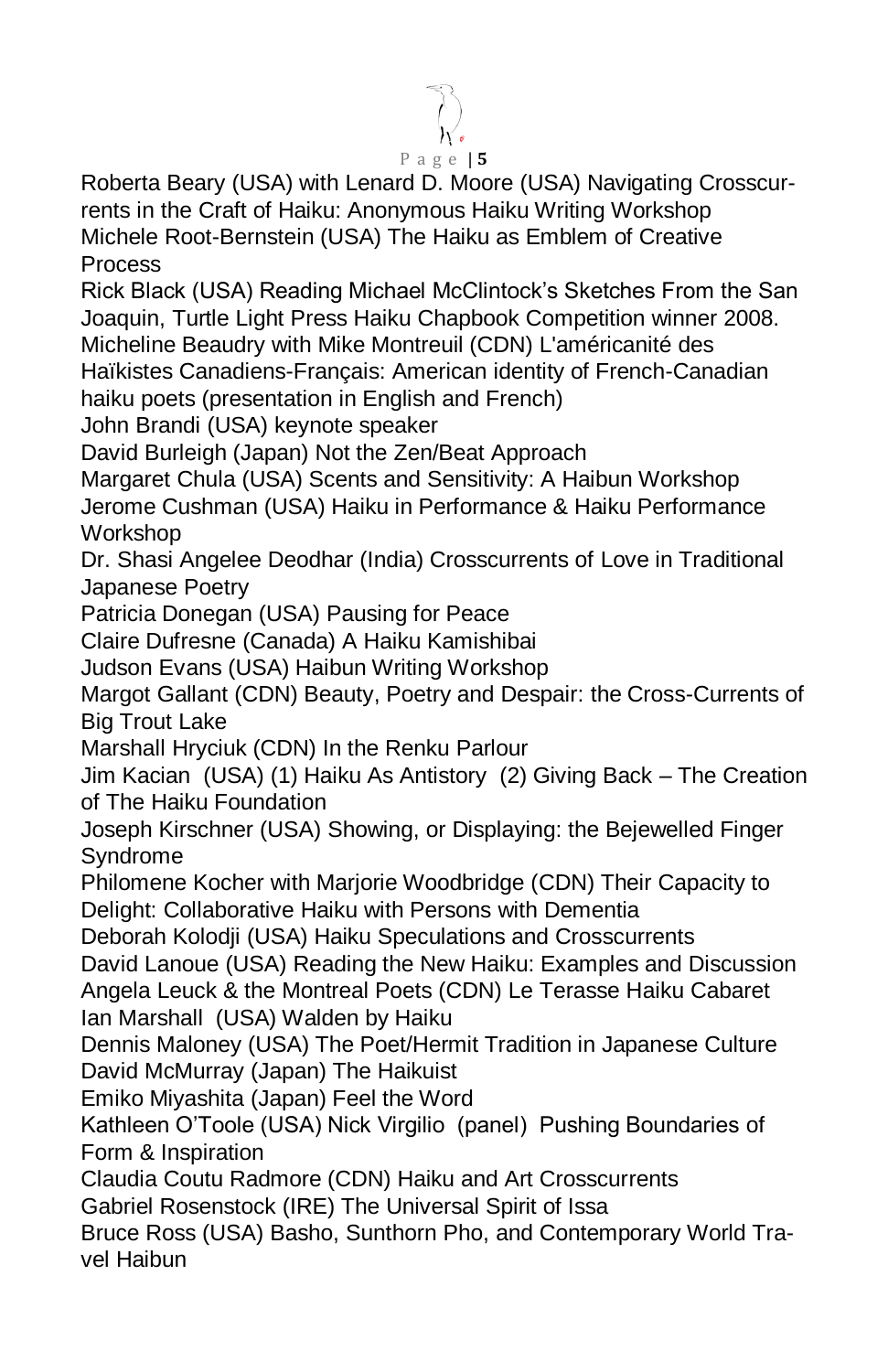

Natalia Rudychev (USA) Haiku Crosscurrents: The Masterpiece is of Ourselves, As We Are of the Masterpiece.

Rick Schnell (USA) Train Haiku – Crosscurrents Along Iron Rails John Sexton (IRE) Place and Inner Space: Imagination and Reality in the Haiku Mind

Charles Trumbull (USA) Crosscurrents East and West: Shiki and the Origins of Shasei

Michael Dylan Welch (USA) Fuyoh Observations: Seven Lessons We Can Learn from Japan

Readings by George Swede (CDN), Lee Gurga (USA), LeRoy Gorman (CDN), John Stevenson (USA) Penny Harter (USA) Roberta Beary (USA) Grant Savage (CDN) Emiko Miyashita (Japan) reading from the JAL children's anthology Impression of Wind.

## **MORE CONFERENCE HIGHLIGHTS:**

The William J. Higginson celebration, Sunday morning Aug. 9th. Please bring your favourite "Bill" Higginson poems, photos and anecdotes for an informal and personal tribute. Short papers and poems dedicated to Bill also will be featured.

A private chartered Ottawa River Boat Cruise, Saturday evening, Aug. 8th 9:30 pm – 12:30 am, including poetry readings, cash bar, DJ, and the best view of the International Fireworks Competition held at Lac Leamy Casino, Hull, Quebec. Tickets for the boat cruise may be purchased at the conference (\$30.00 CDN). Please send a short email to Claudia Radmore (claudiarosemary@yahoo.com ) if you are interested in the cruise. Place HNA boat cruise in the subject line.

Reminders: Haiku for conference anthology to Michael Dylan Welch (welchm@aol.com ) by June 15th.

Early registration deadline has been extended to June 30th.

*Be prepared to be caught in the crosscurrents!* You, too, can enjoy an Obama Beaver Tail in the Byward Market! See you in August (Terry Ann Carter, Claudia Coutu Radmore, Guy Simser)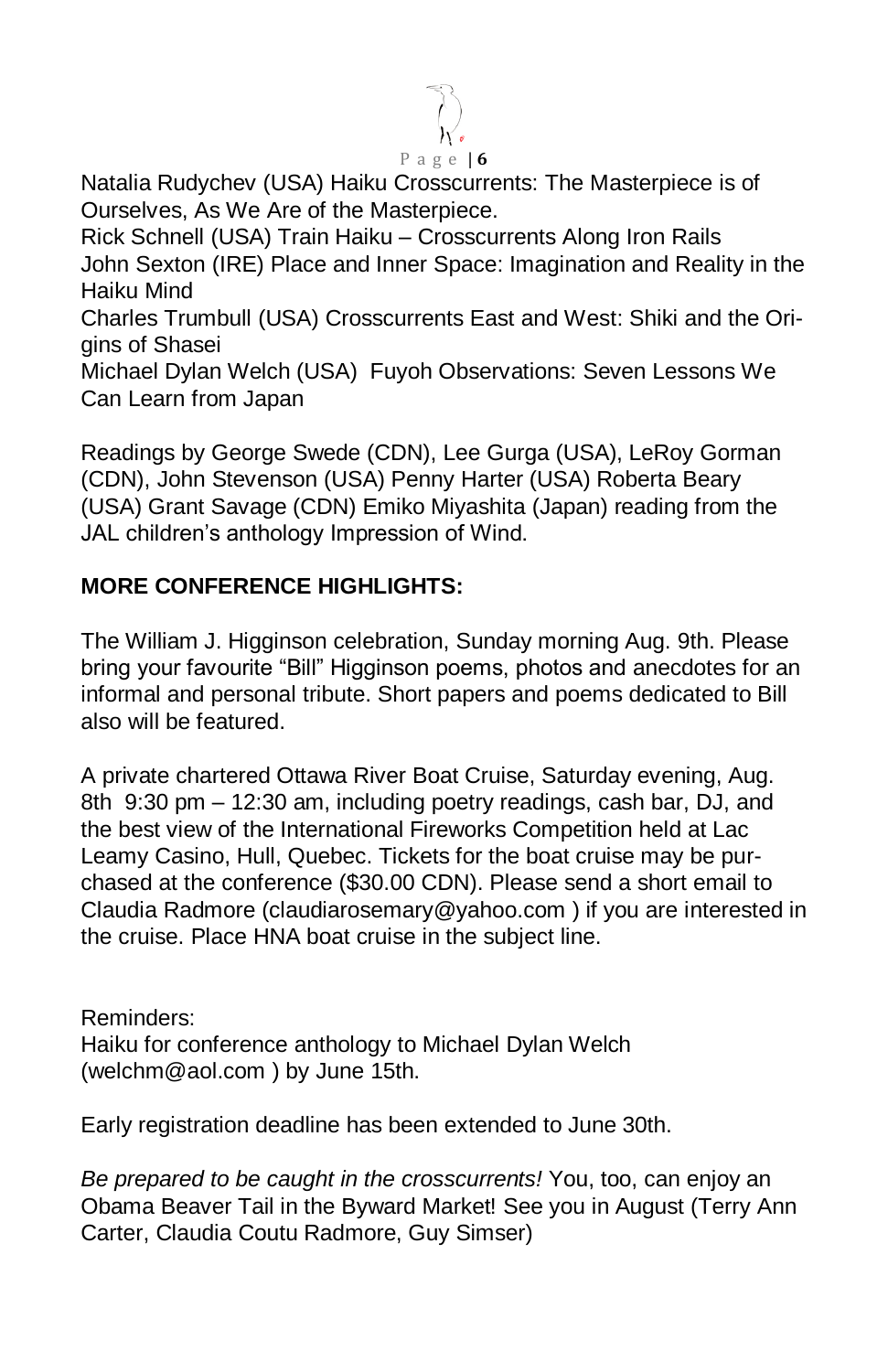

#### **Regional News**

#### *Haiku: A North Carolina Holiday Turns Thirty By L. Teresa Church*

DURHAM, NC—Haiku Holiday 2009 brought together twenty-two poets from North Carolina and Virginia. They came to network, participate in writing workshops, and further their understanding of haiku. Bolin Brook Farm in Chapel Hill was the best place writers could ever want to be on a warm spring day for all of these reasons, and more, as they manifested their appreciation for this poetic form.

Bolin Brook Farm is a picturesque setting where a variety of fauna and flora such as bluets, azaleas, and lily of the valley bloomed in sunlight. It is the homeplace of Jean Earnhardt and her late husband, John, who passed away during September 2008. This location has been home to members of Jean's family through twelve generations.

The Earnhardts began hosting Haiku Holiday when it first started in 1980. A one-day annual conference, it used to take place at the end of January but now occurs on the last Saturday in April. The North Carolina Haiku Society (NCHS) celebrated the thirtieth year of this event on April 25, 2009. A sheet cake airbrushed with a scene from the nearby lake situated on the Bolin Brook Farm property, and captioned with verse from one of Lenard D. Moore's haiku, highlighted this milestone.

The morning activities commenced amidst aromas of coffee, herbal teas, Jean Earnhardt's freshly baked coffee cakes – now a welcoming tradition at the conference, and an assortment of other pastries. In their opening remarks, Earnhardt and Moore illuminated the history of the conference and paid homage to various participating poets who have contributed to its success. Several other NCHS members also gave testimonials and recounted their memories of attending Haiku Holiday over the years. Earnhardt has attended every conference since the beginning. Lenard Moore had the second best attendance record, having missed the event only three times during its history. He serves as Executive Chairman of the North Carolina Haiku Society and is President of the Haiku Society of America. Moore is also the Founder and Executive Director of the Carolina African American Writers' Collective.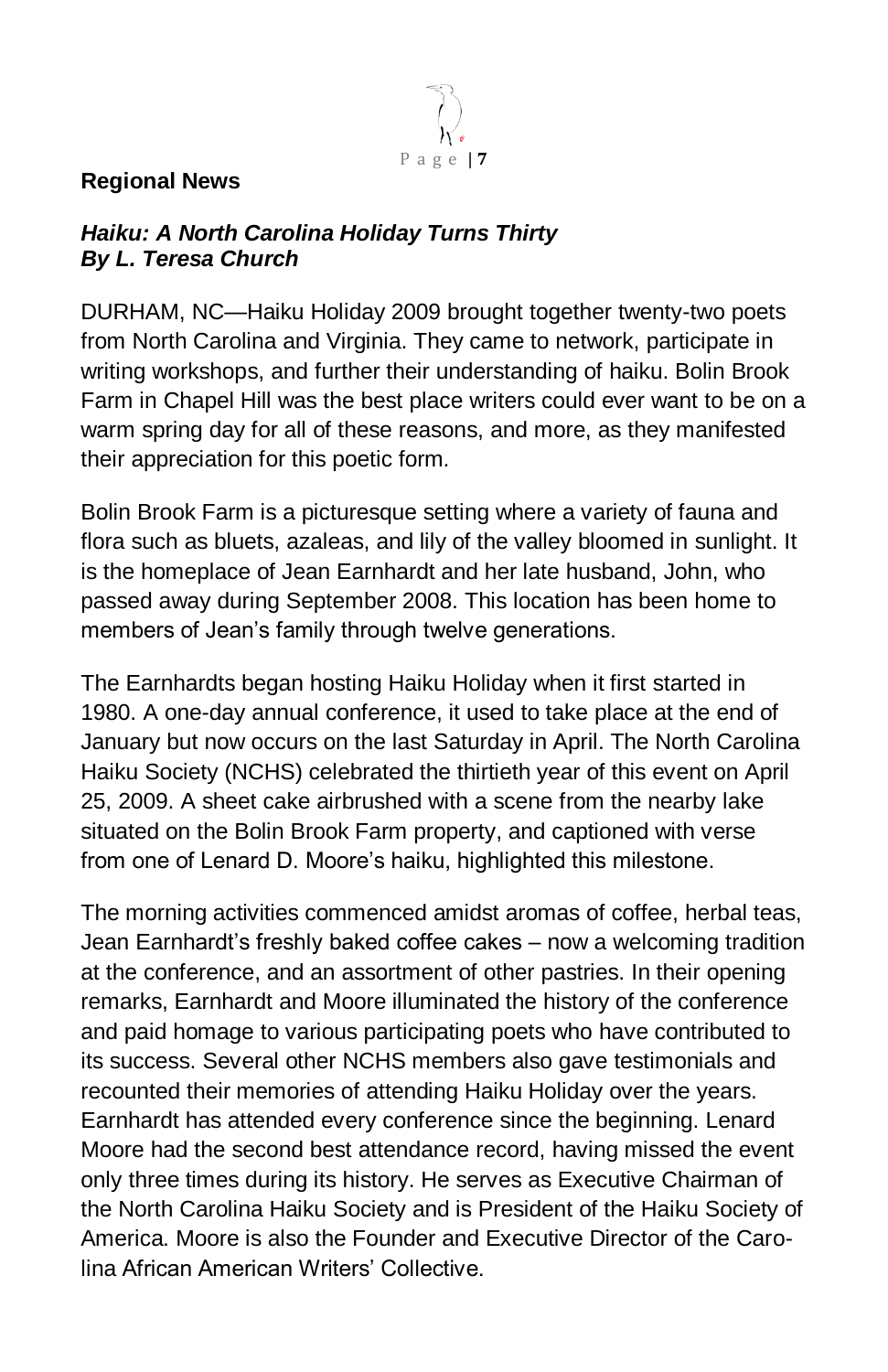

Haiku Holiday grew out of the North Carolina Haiku Society, which was conceived and organized by a number of poets who were members of the North Carolina Poetry Society. Included among these were the likes of Rebecca Ball Rust, Jean Earnhardt, and Ruby Shackleford, just to name a few. Rust was motivated to start the conference as a way to bring greater attention to the writing and understanding of English haiku. She is a former curator for the North Carolina Museum of History and Founder of the North Carolina Haiku Society. Rust also served as president of the North Carolina Poetry Society and presently resides in Aiken, South Carolina.

A variety of literary publications in the United States and other countries have featured writings by Rebecca Rust. The North Carolina Haiku Society Press published her book *The Outside of a Haiku* in 1984. Rosenberry Books in Pittsboro, North Carolina, published her most recent work, *In the Night Shallows*, during 2009. The latter work comprises a collection of haiku edited by Lenard D. Moore and Dave Russo, the web administrator for the North Carolina Haiku Society and several other haikurelated entities. Moore and Russo presented readings of selected haiku from *In the Night Shallows*.

In addition to the presentation from Rebecca Rust's work, Lenard Moore read a number of haiku authored by NCHS member Ruby Shackleford, who passed away in March 2009 at the age of 95. Ruby Shackleford resided in Wilson County, North Carolina and authored seven books of poetry, including *The Bamboo Harp: A Collection of Haiku*.

As in years past, the thirtieth annual conference featured a self-guided ginko, known as a haiku walk. Participants strolled the pathway to the lake and visited the surrounding meadow to enjoy the natural world. Most utilized this opportunity to make sensory observations, take notes, and write new haiku for an afternoon workshop led by Dave Russo and Lenard Moore. The format for this workshop included an open reading of individual poems, followed by a critique and discussion among other participants.

NCHS member Robert Moyer of Winston-Salem also led a workshop entitled "Write Before Your Eyes." He focused upon his efforts to quide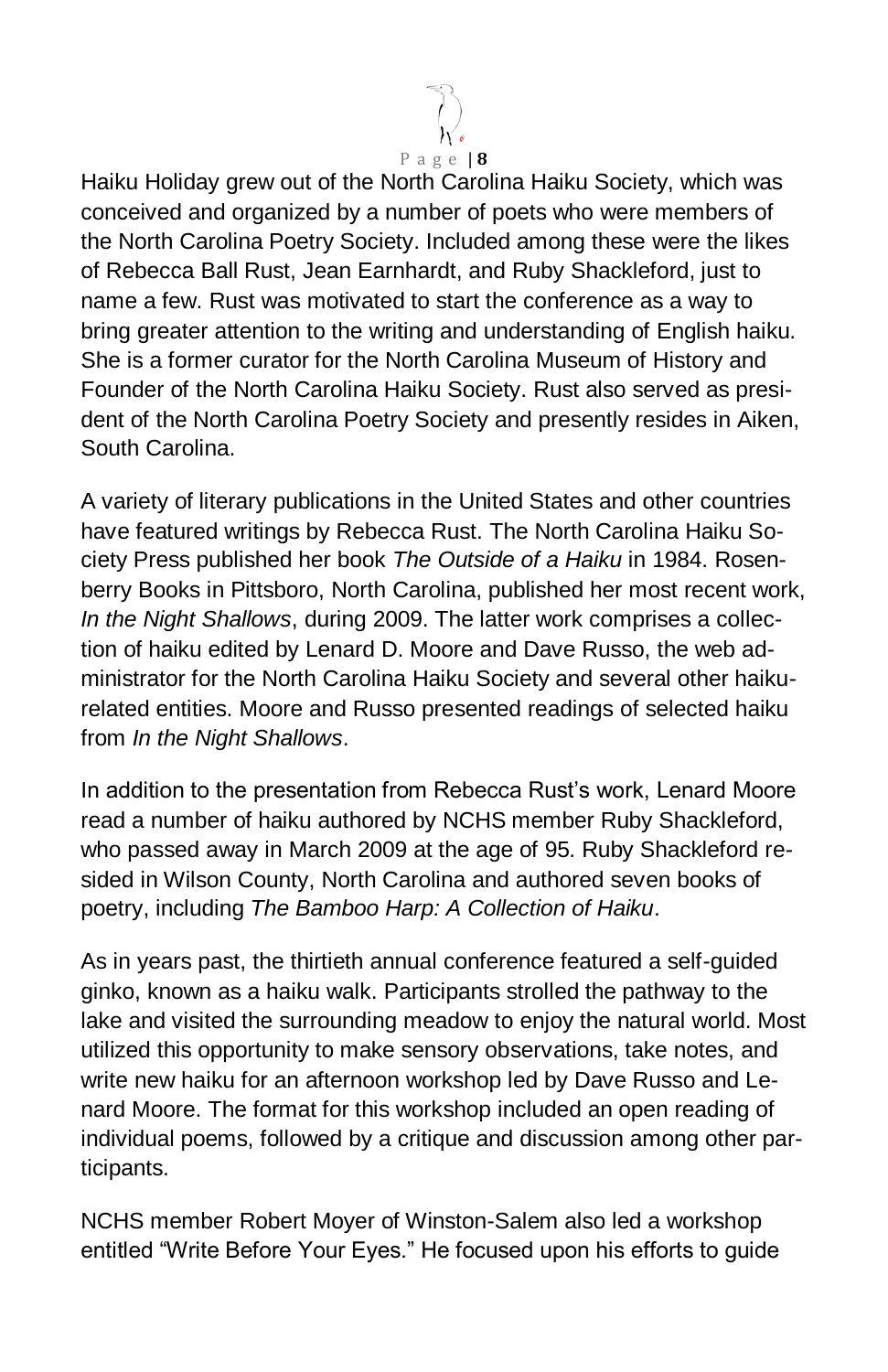

elementary school children from the Triad Area of North Carolina through the process of writing haiku. Bob read many examples of the poems crafted by these youths. He is a writer in-residence at the Arts-Based Elementary School and his works have been published in *Frogpond, Modern Haiku, Bottle Rockets, Sketchbook,* and a variety of anthologies.

#### **Haiku Poets of Central Maryland Report (HPCM)**

On Saturday, March 14, 2009, HPCM member Tony Nasuta and his wife JoAnne hosted the latest meeting of the Haiku Poets of Central Maryland at their Timonium, Md., home. Present were: Elizabeth Fanto, also of Timonium; Tim Singleton, of Columbia, MD; and Cathy Drinkwater Better (Walker), of Eldersburg, MD. Following are a few of the poems shared aloud at the meeting:

spring cleaning finding a pencil in each pocket ~Tim Singleton

a leaf floats on clouds in the shallow puddle as deep as the sky ~ Anthony (Tony) T. Nasuta Jr.

spring traffic jam young squirrels on telephone lines ~Elizabeth Fanto

shopping mall the snapping turtle comes up for air ~Tim Singleton\* (received later)

Tony also read aloud a fine haibun he had written recently.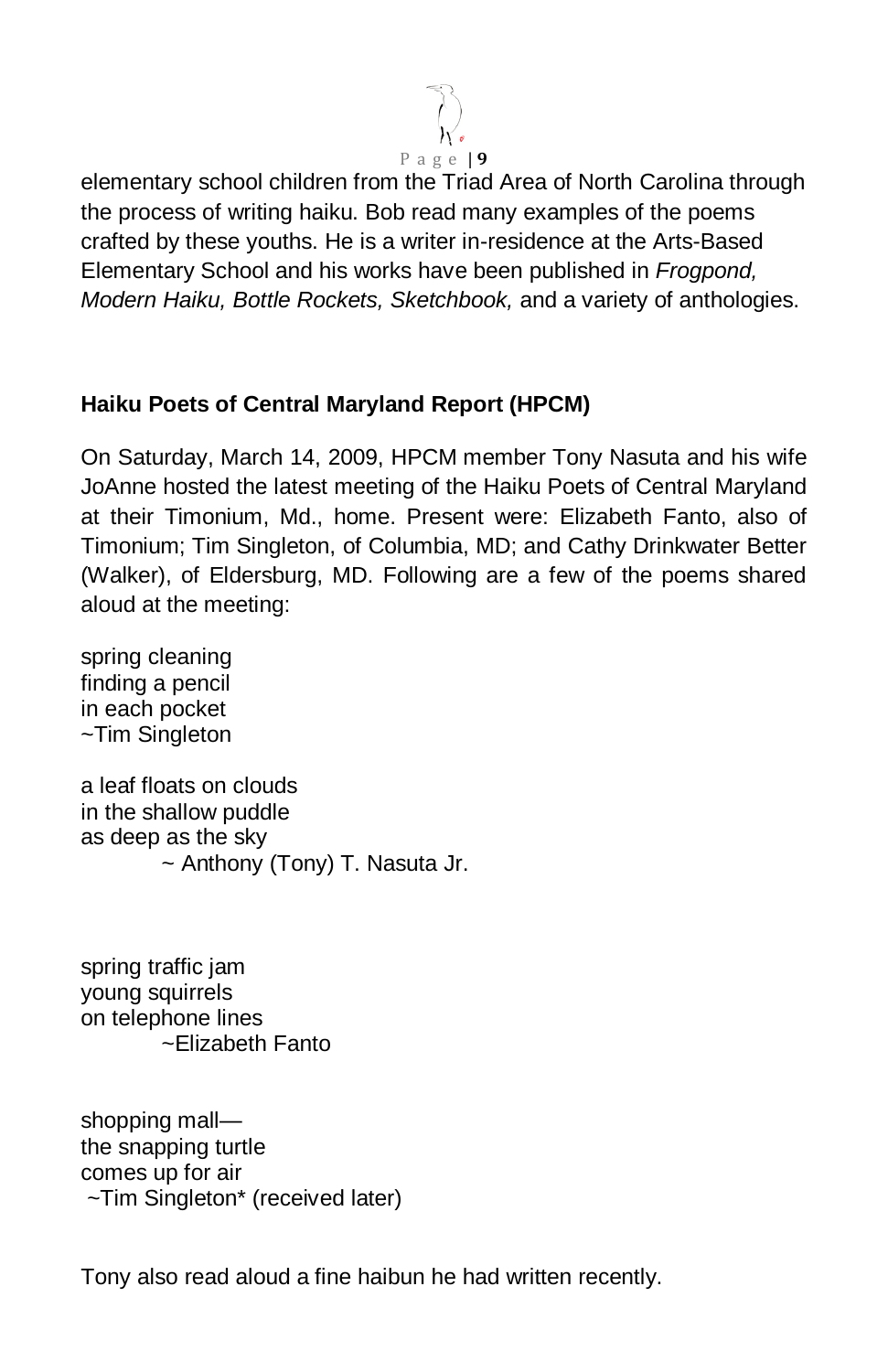

The first order of business was to read the winner of this year's—our fifth annual—Anita Sadler Weiss Memorial Haiku Awards competition, kindly adjudicated in the usual blind-judging manner by Susumu Takiguchi—to whom we are very grateful for the time and energy he put forth for us. His written comments on the winning poems were both illuminating and instructive. Congratulations to all our 2009 ASW winners: Ernest J. Berry, Picton, New Zealand (1st Place, 2nd HM, 5th HM); Origa (Olga Hooper), Lansing, MI (2nd Place); HPCM member Pamela A. Babusci, Rochester, NY (3rd Place); Emily Romano, Boonton, NJ (1st HM); Desiree McMurry, Franklin, MO (3rd HM); and Karen VanOstrand, Sykesville, MD (4th HM). This year we had 269 entries from 43 people in 21 U.S. states, Canada, England, and New Zealand.

In other news: The results of the recent online Shiki Special Kukai, the Toku, in memory of William J. Higginson, found several HPCM members among the winners and top vote-getters. Third Place went to HPCM member Susan Sanchez-Barnett for her "green coin/in the fountain/a forgotten wish." HPCM's Alexis Rotella's "For a moment/a carries the orange moon/on his back‖ took Fourth Place, and several other HPCM members and friends could be found among the high-finishing and highranking poets. Congratulations, one and all!

Also, our own Kirsty Karkow is to be congratulated for her Honorable Mention in the 2008 Winter Moon Awards: "a roadside bench/roughened with lichen.../the long view."

We've just learned that, to promote the Maryland-based literary journal Little Patuxent Review—for which our own Tim Singleton has recently been promoted to co-publisher—Tim has been asked to pen a monthly column for the local newspaper, Generations. Tim plans to write about haiku and feature HPCM members' work. We wish him well in this new endeavor.

Since the last meeting, we received a wide variety of correspondence from other haiku clubs, journals seeking submissions, and haiku friends, including distant HPCM members. We also had various journals and new books by HPCM members and friends on hand, both to peruse and for sale.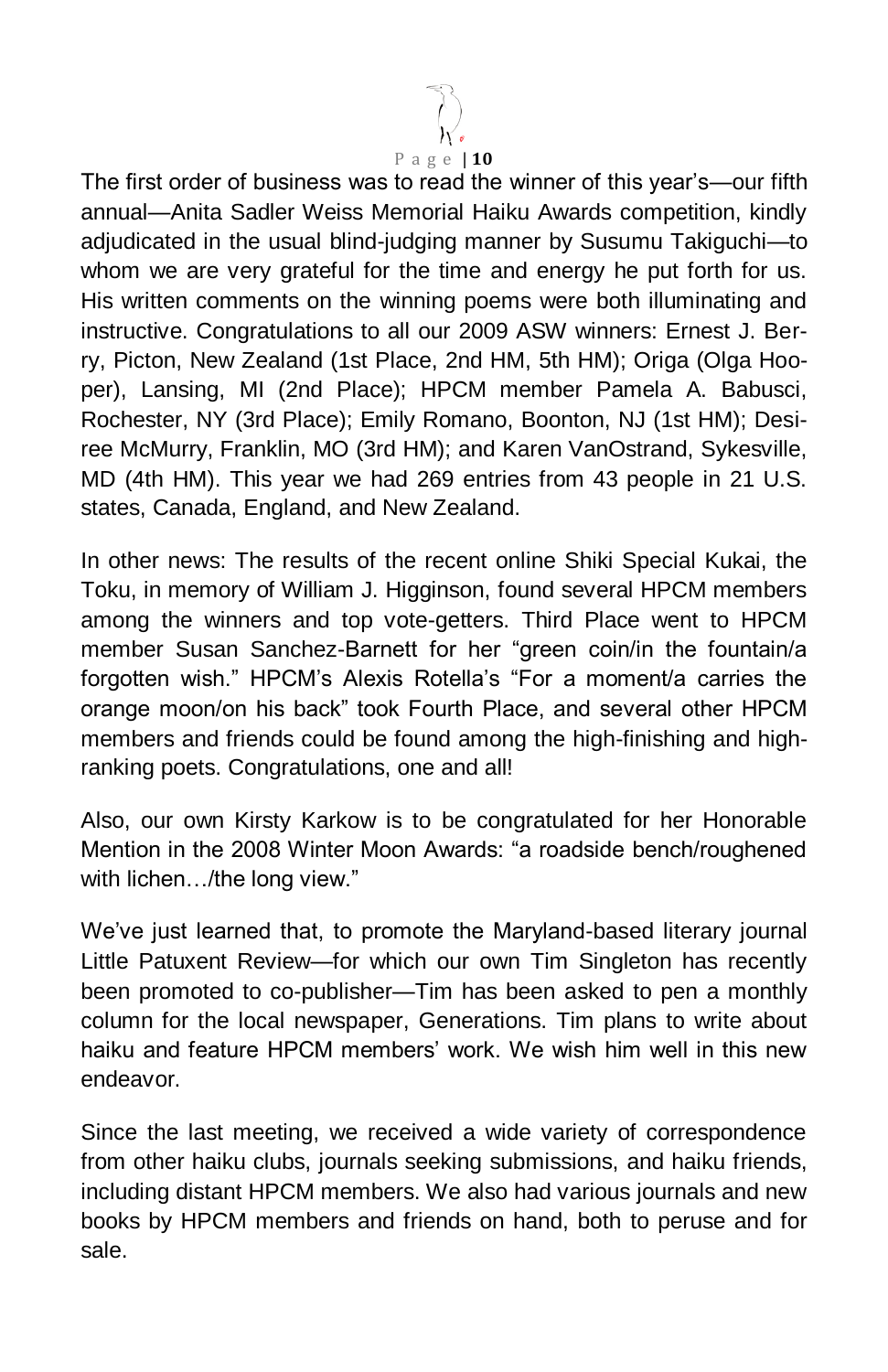

The meeting concluded with a fun and helpful haiku workshop.

The next meeting of the Haiku Poets of Central Maryland will take place on Saturday, May 16, 2009, from 1:00 to 3:00 p.m., at the home of Cathy Drinkwater Better (Walker). All are welcome. For more information, email [cbetter@juno.com](mailto:cbetter@juno.com) or call 410-795-0703.

#### **Haiku Poets of North Texas**

Haiku Poets of North Texas had thier quarterly meeting on Saturday, March 14. Members Susan Jackson, Katherine DeGrow and Susan Delaney were in attendance. Amy Caster, Katherine's daughter, joined us again. Three new members attended: Mark Wegmann, Ruth Anderson and Anne Guyett.

Susan presented her paper, "72 Seasons in North Texas'. The work was a result of Tadashi Kondo's 1995 challange to Susan to develop a 72 five-day season calendar for North Texas. An early spring haiku party followed:

creekbed amidst throwaways daffodils blooming Katherine DeGrow

sudden white mushrooms naked luminescence approaching enlightenment Anne Guyett

icy rain snuggled into bed daily walk delayed Ruth Anderson

Already up cold rain on my window no walk today Mark Wegmann

At the June 13 meeting, Susan will present her paper on 'wabi sabi'. An early summer haiku party will follow.

Respectfully submitted, Susan Delphine Delaney MD, MS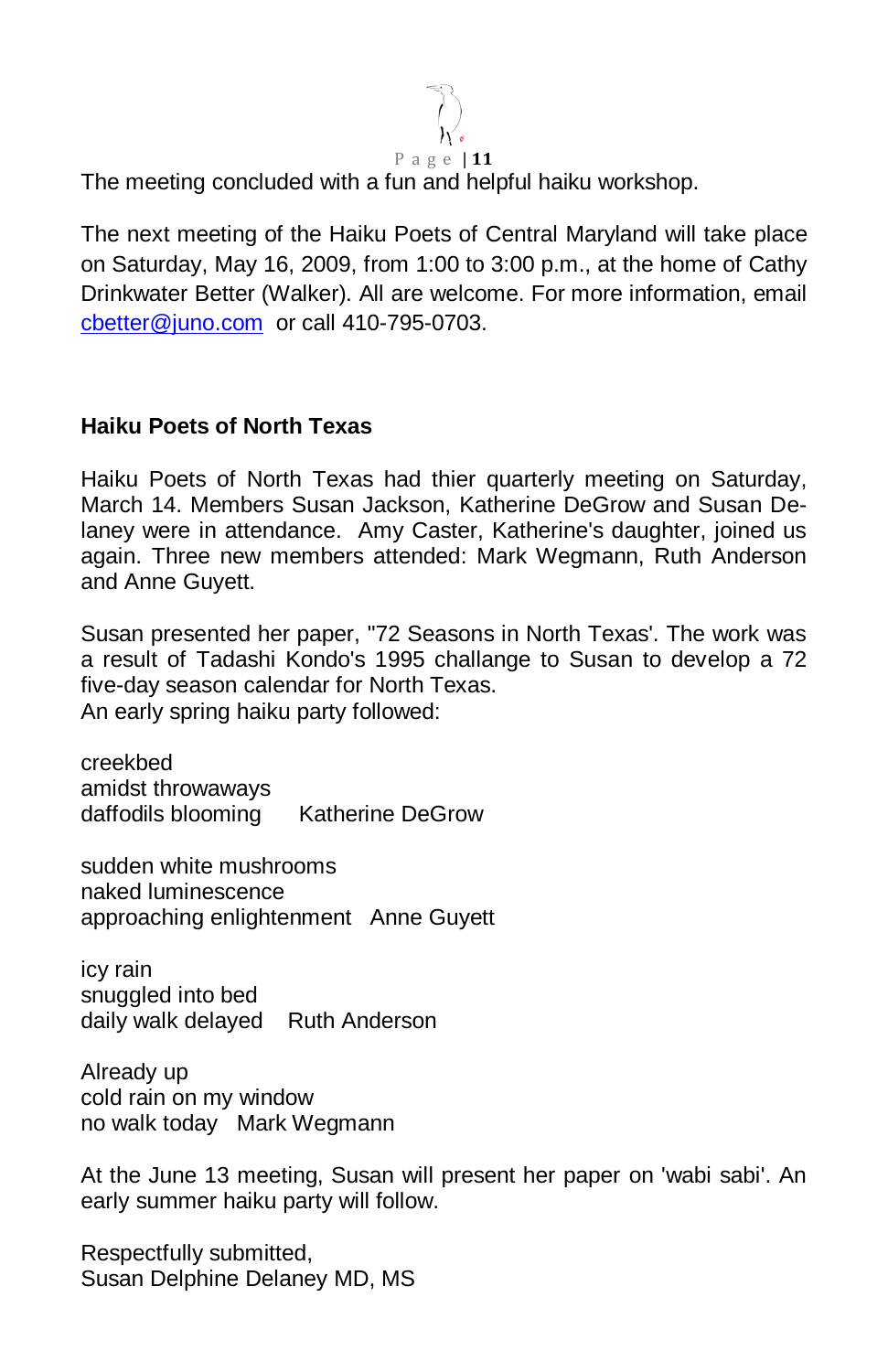

#### **SPRING HSA Howard Lee Kilby Hot Springs, ARK**

A standing ovation for the fine work that Dr. Johnye Elizabeth Strickland has done as Newsletter Editor.

We will have our 13th annual South Regional Conference in Hot Springs Friday and Saturday, November 6-7, 2009. The location is whisper perfect in the administrative conference room at the Hot Springs Airport.

Our conference includes Dr. Susan Delphine Delaney, Plano, Texas; Christine Spindel, Memphis, Tennessee; Celia Stuart-Powells, Tulsa, Oklahoma; Dr. David Lanoue, New Orleans; Dr. R. Paul Tucker, Hot Springs, Arkansas; The Honorable Victor Flemming and Dr. Johnye Elizabeth Strickland of Little Rock, Arkansas; Dr. John Zhang of Ita Bena, Mississippi; Donna Polhmann of South Dakota; Carolyn Getz ? of Mississippi and Brazil; and Howard Lee Kilby of Hot Springs. We are working on a featured poet for the conference which is not confirmed as of this writing.

Great Lakes Airlines is scheduled to resume service from Kansas City and Dallas to Hot Springs. Another option is to fly to Little Rock and rent a car for the 60 mile drive.

For more information please contact me at hkilby@hotmail.com and use Haiku Conference in the subject line or telephone501-767-6096.

#### **Shreveport, LA**

Carlos Colon, the Susan Lucci of the Louisiana Division of the Arts fellowships, has applied for the (lucky?) 13th time. He still hasn't figured out if including haiku submissions hurts or helps his chances.

#### **Northeast Metro New York, New York**

Our Metro North East spring meeting was a memorial for William J. Higginson. John Stevenson opened the meeting by asking those present to share a memory of Bill. He also brought in some of Bill's poems and prose to be read a loud. Many people shared personal and moving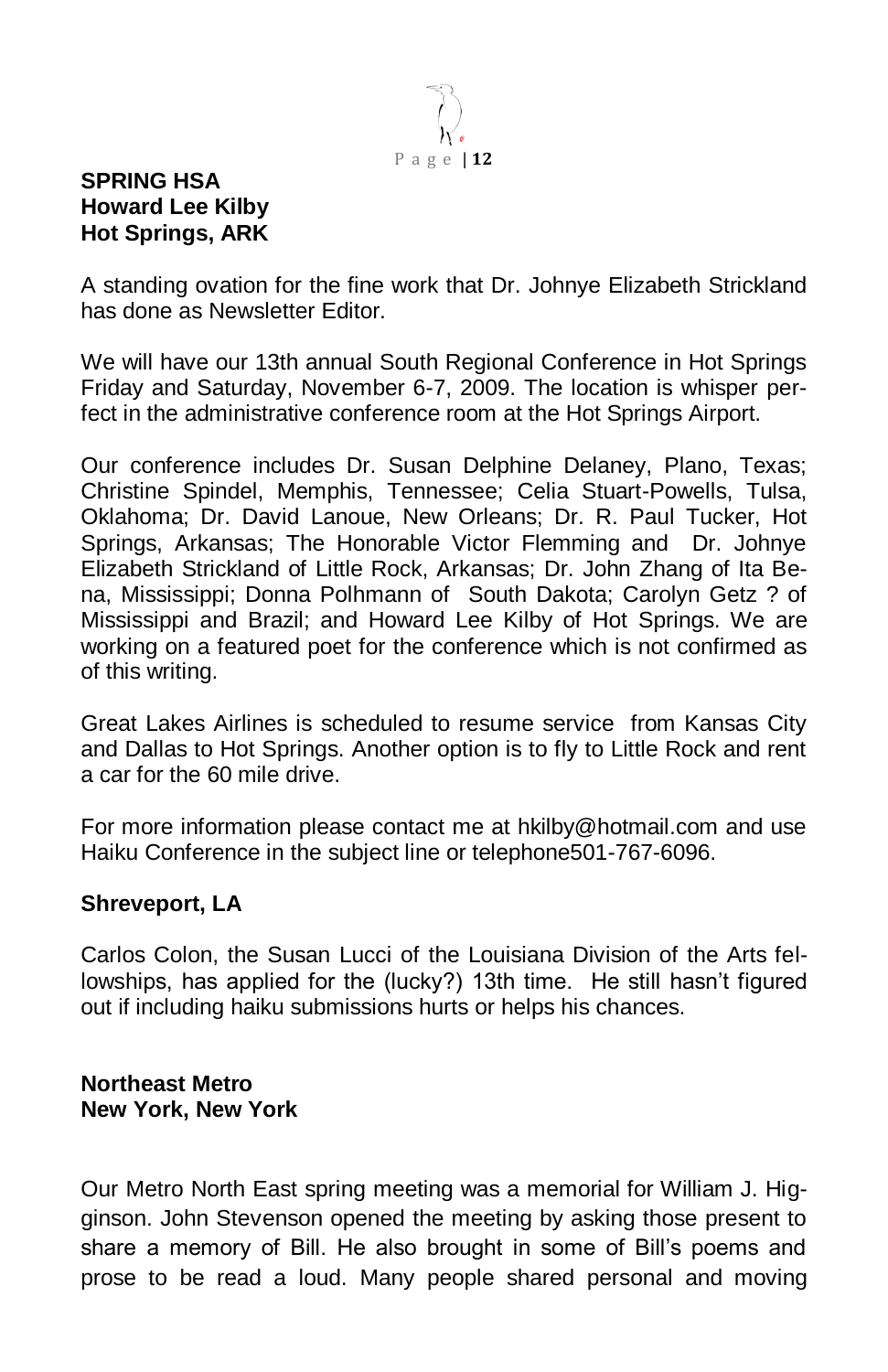

memories of Bill. Penny Harter read Bill's last personal writing, a haibun written in Overlook Hospital, Summit, New Jersey, Friday, October 3rd, 2008, eight days before he died. The following haiku were included in this writing:

smell of bile… I waken to October after glow

October afterglow… will my lucky star shine tonight?

Hospital window in the clear dawn sky one full moon

We concluded with a sixty second silent reflection.

Hiro Sato spoke to the group about his long and eventful history with Bill, which began thirty-three years when they met to discuss haiku at the HSA. He fondly remembered Bill's strong opinions, and also, how Bill loved to argue.

Sachiyo Ito recreating an event for us that she had previously done as part of the biannual HNA/2003 conference. She read Bill's poem:

moonlight glitters the edge of the spread fan slices smoke W. J. Higginson

Then she performed a beautiful dance inspired by the poem.

Scott Mason led the second half of the meeting entitled: ONLY CON-NECT: A WESTERNER'S APPRECIATION OF HAIKU. He outlined some of the basic principles of Eastern thought that have quite naturally given rise to the poetic form of haiku. He also spoke about the major differences between Eastern thought and Western thought. For many westerners, haiku may be a way to feel connected to our lives in ways that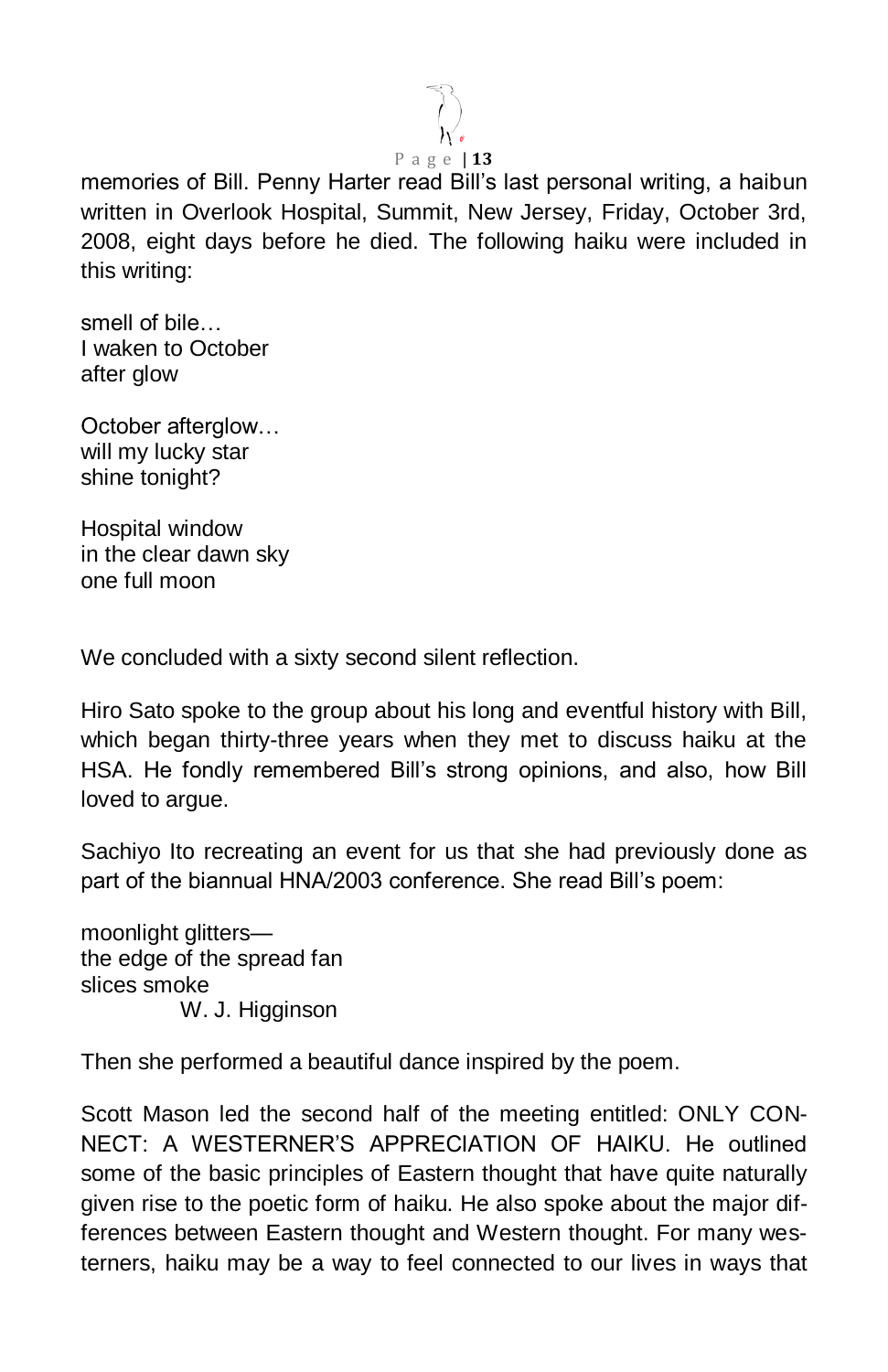

we typical aren't. He quoted R. H. Blyth, "Haiku are an expression of the joy of our reunion with things from which we have been parted by self consciousness‖. He expressed how much haiku has improved his own life, and that he imagines this is also true for many westerners who have found themselves on the haiku path.

Following the meeting we enjoyed the hospitality of Hiro Sato and his wife who hosted a lovely party in Bill's honor.

#### **Northeast Region Rochester, New York**

At our Rochester Area Haiku Group (RAHG) February and March meetings, we – and our haiku – benefited greatly from the fun revision workshops led by Tom Painting. At our April meeting, we heard and looked at some of Poet Laureate Billy Collins' poetry, including some of his haiku.

Our proposed 2009 chapbook is progressing on schedule under Carolyn Dancy's able leadership. The editing team is excited by the high quality haiku submitted by 15 members, and 62 were chosen for publication. The chapbook will make its debut at HNA's Crosscurrents Conference in Ottawa, Canada (August 5 – 9), where RAHG is scheduled for a presentation.

RAHG member Pamela A. Babusci won third place recently in the Fifth Annual Anita Sadler Weiss Memorial Haiku Awards Competition. The judge was Susumu Takiguchi.

winter mountains i lose myself in whiteness  *Pamela A. Babusci*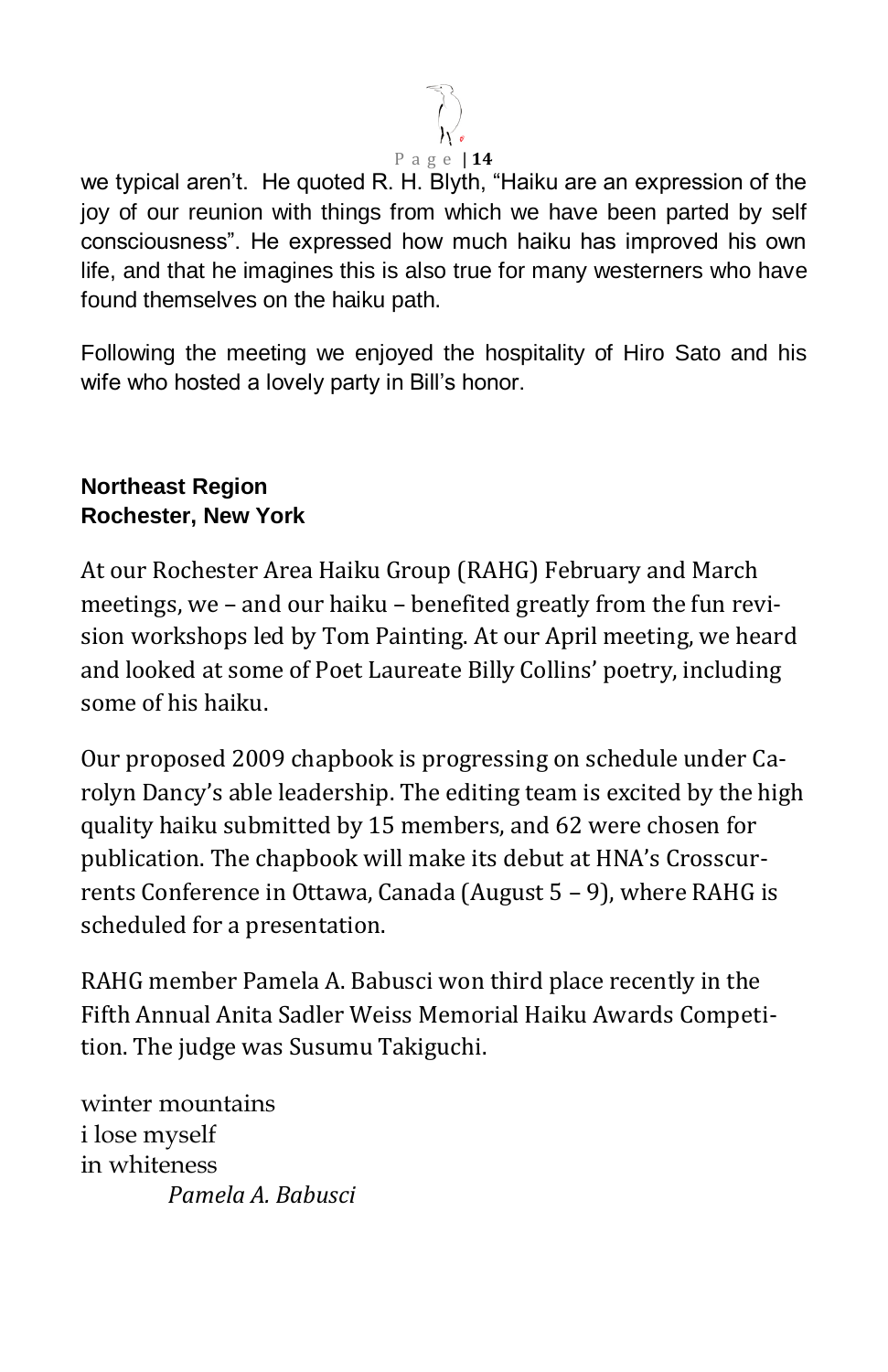

#### **Southeast Region**

*Virtual Meeting* 

Haiku people in the Southeast are invited to submit haiku and related offerings for inclusion on a website intended to serve as our introduction to each other. We've been having trouble getting together at one geographical place. So let's start by just reading each other's stuff, and commenting as we wish. If this happens long enough virtually, we may find ourselves planning a geographical gettogether.

Send whatever you wish t[o meisterp@uah.edu.](mailto:meisterp@uah.edu.) Use a Word attachment. I'll publicize our web address after using our first submissions to create the page.

*Peter Meister, Regional Coordinator*

## **Mississippi Mud Daubers Meeting**

The Mississippi Mud Daubers Haiku Group met on April 18 at Sacred Grounds Coffee House in Edwardsville, Illinois. We were pleased to greet a new member: John Han, who serves on the English faculty of Missouri Baptist University. Mr. Han noted that the Mississippi Mud Daubers Haiku Group is the only association for haiku poets in the area of greater St. Louis, Missouri.

We will revamp our ongoing display of haiku and haiku-related items at The Second Reading Book Shop in Alton, Illinois. Members also plan to produce an anthology later this year.

*--- submitted by John J. Dunphy*

## **Central Valley Haiku Club**

At the last meeting of the CVHC held Saturday, February 28, 2009, at the Antelope branch of the Sacramento library, Antelope, California, the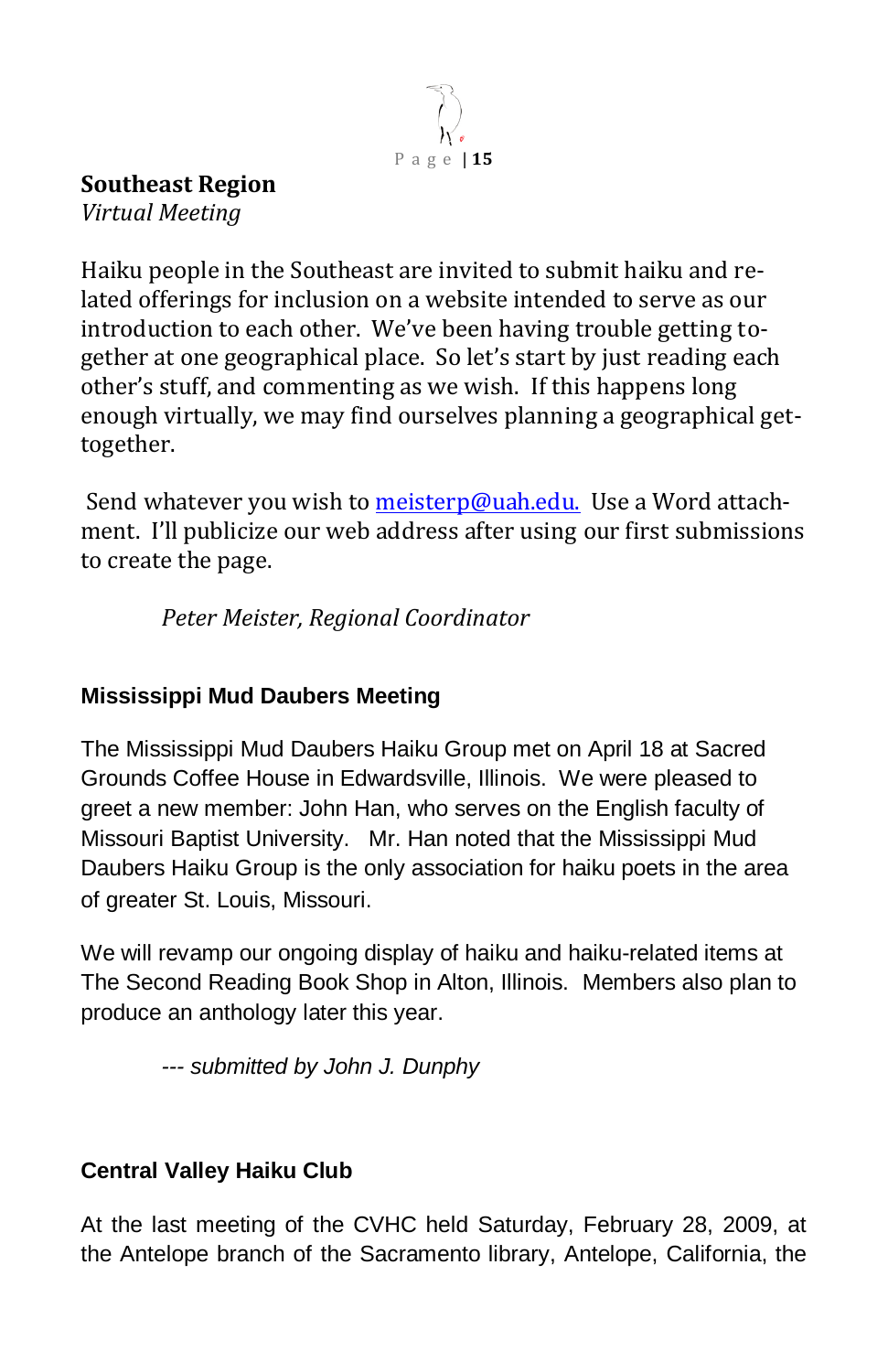

members were gearing up for the annual Jerry Kilbride Memorial 2009 English-Language Haibun contest. Everyone is excited that this will be the sixth year for that event and we're all looking forward to more great entries. As with last year's contest, all entries will need to be in hand by October 1st, and there will be a first prize of \$100 and a second prize of \$50, with all winning entries being published in the upcoming CVHC Ten Year Anniversary chapbook. (For further details see the contest listing in this newsletter or go to the CVHC website.)

The Ten Year Anniversary Chapbook which members have decided to publish will be a compilation of works from that time period and will include not only present but past members of the group. We are putting out a call to all former members to please submit their work to the club for inclusion in that publication.

Last year's haibun contest was officially "put-to-bed" with certificates and awards sent to the winners. Those winning entries will be appearing in the group's upcoming chapbook, Among Wildflowers, which is in the process of beiing compiled by member Mark Hollingsworth. A version of that book will be appearing on the group website with links from "Blink", and should be available by June.

Sharing good news, congratulations went out to the following CVHC members:

 -wf Owen who received the Mildred Katerman Award for his chapbook Small Events

 -Amy Whitcomb who received a 3rd place award and an honorable mention for two of her poems in the annual California Federation of Chaparral Poets Contest (adult division)

 Be looking for poetry by the following CVHC members in various publications:

Modern Haiku a poem by Mark Hollingsworth

 Bottle Rockets (next 2 issue s) a poem and haibun by Yvonne Cabalona

Frogpond - a poem by wf Owen

Amy Whitcomb reported on the two hour Berkeley Haijiin meeting/workshop that she attended in Berkeley, California. She said it was a very productive event and invited others to check-it-out.

With club business out of the way, member Amy Whitcomb led the group in a "Brain Exercise" that readdressed the topic of kigo. The question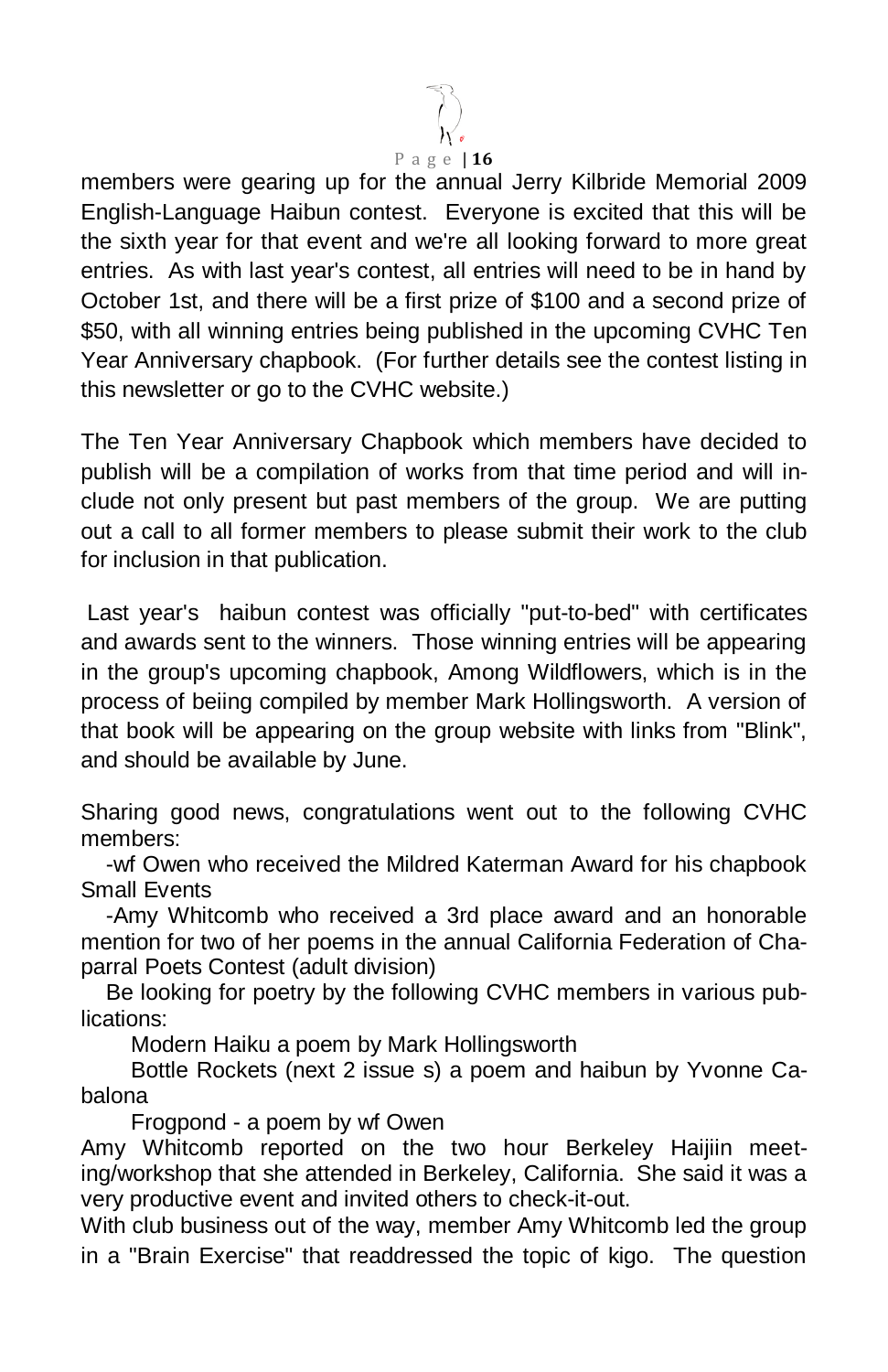

was raised: "Do we need kigo at all? After examining a number of haiku, that question seemed to remain up in the air, but the group decided that constructing a poem for cleverness many times means that ego gets in the way, and the resultant poem is usually not the best.

As the meeting adjourned, the next meeting date for the club was set for Saturday, April 25, 2009, at the restaurant "Eastern Empire" on Howe Avenue in Sacramento, from 12:00-4:00. Members were invited to bring possible themes for the tan renga that the group will work on at that meeting.

 *Respectfully submitted, Leslie Rose CVHC Secretary*

#### **Oregon State Region**

The first national quarterly meeting of the year was held at the University of Oregon in March (see complete description below), and launched a spring season filled with the following haiku news and events:

An'ya announced that moonset Literary Newspaper has a new official website. Please visit [http://www.moonset-newspaper.com.](http://www.moonset-newspaper.com/)

Some of Johnny Baranski's prison haiku are showcased at [http://www.redmoonpress.com/montage.html.](http://www.redmoonpress.com/montage.html) Click on #2 Content to read them.

Maggie Chula was invited to teach a haiku workshop and give a reading at the Deschutes Public Library in Bend Oregon on April 5 as part of the month-long Oregon Reads series. On April 19, she gave a workshop in Seaside Oregon entitled "Seeing Moments", where children wrote haiku and attached them to scrolls. This was followed by "An Evening in Japan", a retrospective reading from her five books, with recorded music. In May, she returned to the Seaside Library for a book launch of What Remains: Japanese Americans in Internment Camps, a seven-year poetry collaboration with quilt artist Cathy Erickson. In her accompanying workshop "One Suitcase: What Would I Take With Me?", children will create a haiga quilt from their poems and fabrics on the subject of leaving home.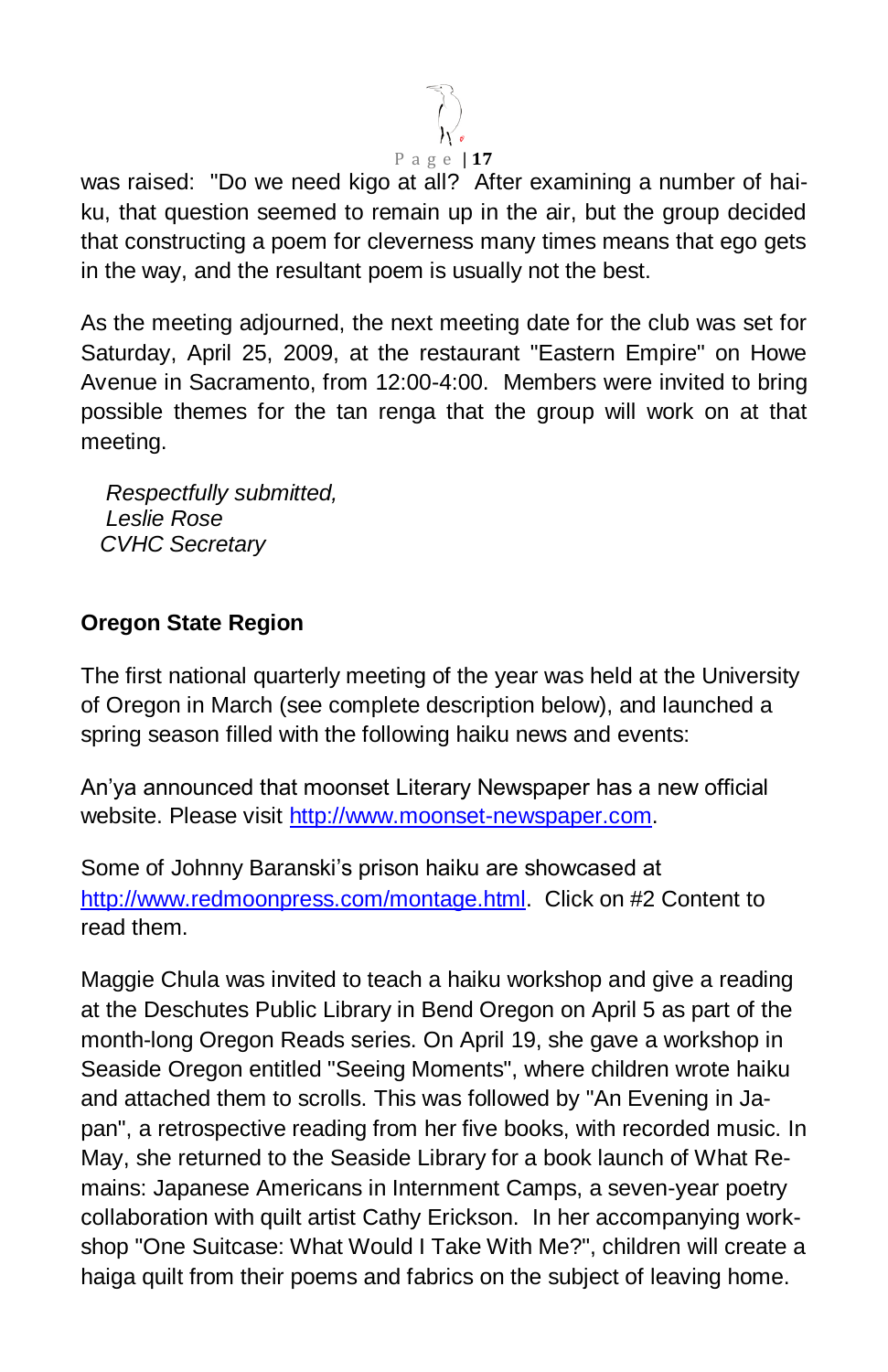

This summer, Maggie will join the Haiku Circle in Northfield MA (her home town) teaching a workshop entitled "Persona Haibun: The Art of Empathy."

Ce Rosenow presented her paper, "Written in the Face of Adversity: The Senryu Tradition in America," at the Pacific Northwest Studies Association Conference in Lincoln City, Oregon in April. She and Laura Winter read their original haiku and longer poems, as well as selected poems by Cid Corman, at SoulFood Books in Redmond, Washington in May. Michael Dylan Welch coordinates the store's reading series.

Harriot West organized a new Eugene-area haiku writing group that meets once a month. At the first meeting, participants read and critiqued poems, and Barbara Snow gave a book arts presentation.

#### **First HSA Quarterly Meeting Notes:**

The Oregon Region was delighted to host the first HSA quarterly meeting of 2009 in Eugene, Oregon. The meeting's events were organized by a local committee made up of Ce Rosenow, Barbara Snow, Bee Vrzak, and Harriot West, and the events took place at the University of Oregon's Clark Honors College. Over the weekend, approximately forty-five people from many different states participated in a variety of readings, workshops, panels, and presentations.

The meeting began on Friday evening with a wonderful retrospective reading by Maggie Chula in the Honors College Library. The audience of haiku poets, scholars, and other members of the university and Eugene communities listened enthusiastically as Maggie read poems from several of her books, interspersed with personal stories about the poems. The reading was followed by a wine and dessert reception and book fair where old friends and new acquaintances visited with each other as they browsed the tables filled with books.

On Saturday, the Executive Committee gathered in the conference room at 8:00 for the business meeting and then joined everyone in the library at 9:00 for a round robin haiku reading. Several people who were not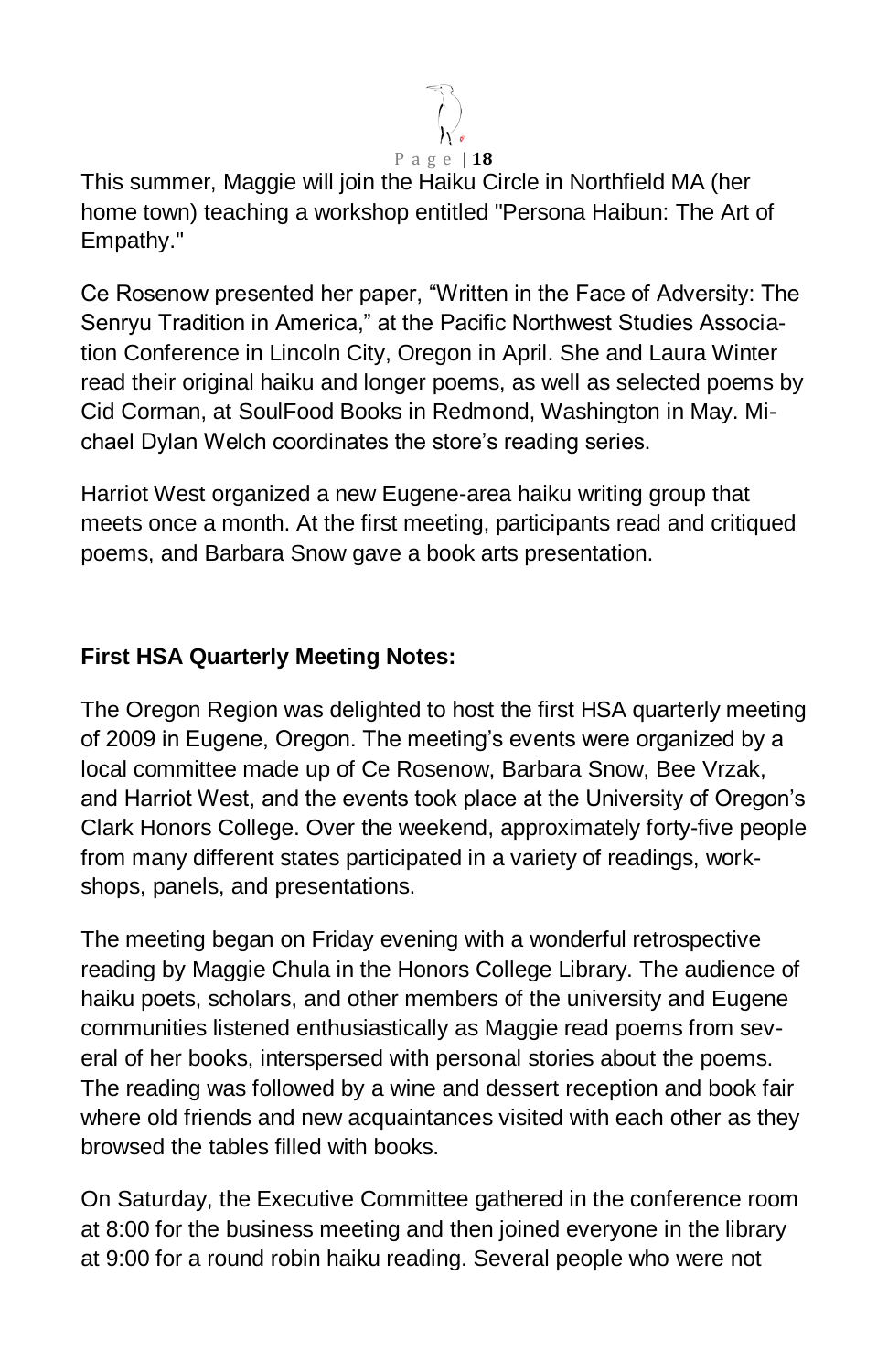

able to attend the Friday evening events arrived from around the state, setting up more book tables, and joining in the day's activities. Michael Dylan Welch presented an informative and visually engaging slide show about the American Haiku Archives. As a member of the archive's formation committee and a current member of the archive's board of directors, he was able to offer a historical overview filled with anecdotes and insights. He also showed the website for the archives and answered questions from the audience. After the presentation, HSA President Lenard D. Moore gave the president's report and engaged a lively discussion about the HSA by-laws and the number of meetings to be held this year. Following the president's report, a panel of editors from three leading haiku journals discussed submission policies, goals for the different journals, and editing practices. Carolyn Hall of Acorn, George Swede and Anita Krumins of Frogpond, and Charles Trumbull of Modern Haiku each offered a unique perspective to the role of journal editor and gave audience members helpful suggestions for the type of work they are looking for in submissions.

After lunching at local restaurants, everyone reconvened for a poetry reading by the members of the HSA Executive Committee. Dave Baldwin, Francine Banwarth, Lenard D. Moore, Carmen Sterba, Johnye Strickland, and George Swede each shared their poetry, providing unique opportunity to hear excellent work from people who give so generously of their time to the Haiku Society of America. Charles Trumbull then presented his paper, "J. W. Hackett and American Haiku." His thoughtful and careful research offered new and important information to beginning and longtime haiku poets alike, and many audience members expressed the hope that he would publish the paper in the future. Following this presentation, Fay Aoyagi and Maggie Chula led writing workshops. Fay's workshop, "Weaving Yourself Into Haiku," focused on helping seasoned poets to further develop their craft. Maggie's workshop, "Beginning Haiku," began with a walk around campus before moving inside for a lecture on how to shape their impressions into haiku. Carolyn Hall then gave an excellent haiku reading from her collection, Water Lines, which had previously won the Snapshot Press Haiku Collection Competition. After a concluding round robin reading, everyone walked to Excelsior Inn Ristorante for an evening of fine food and drinks. The res-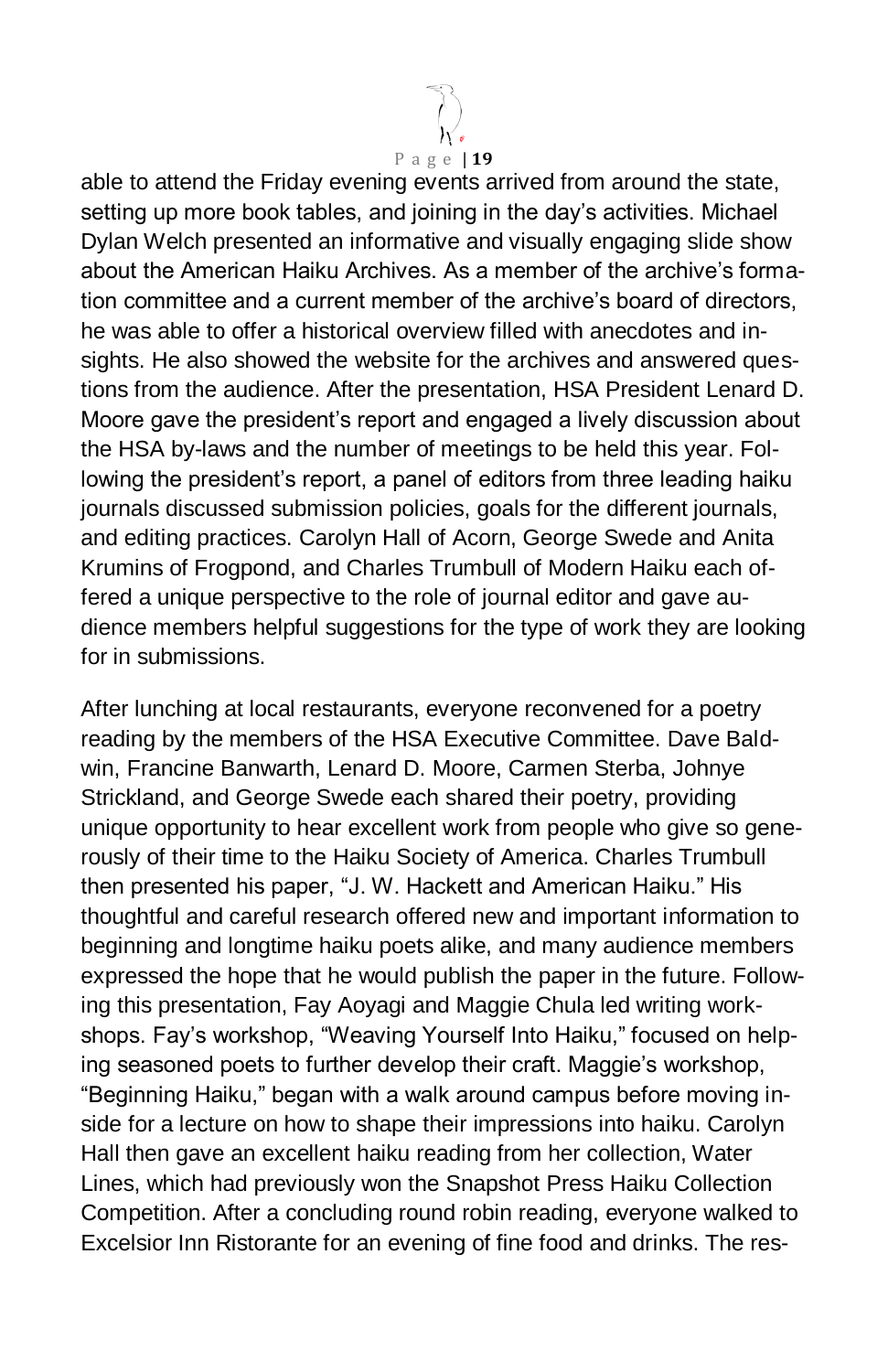

taurant reserved its front dining room for our use, and poets lingered, visiting, until late in the night.

On Sunday people arrived at a leisurely pace for the continental breakfast before gathering for Michael Dylan Welch's writing workshop, "A Moment's Notice: Taming Time in Your Haiku." An accomplished workshop leader, Michael drew everyone into the discussion about time in haiku and provided feedback on several poems written during the session. Everyone then moved back into the library for a moving and, at times, humorous reading by Johnny Baranski. After a final round robin reading, people said their goodbyes and headed off in several directions – some to start the drive home, others to catch planes, and still others to eat lunch at a local restaurant – but all with the sense of camaraderie that comes from spending a weekend with fellow haiku poets.

#### **New Orleans Haiku Society**

Members of the New Orleans Haiku Society continue to meet at 6:00 p.m. on the third Monday of every month, at the stately Latter Library on 5120 St. Charles Avenue. Anyone planning to visit the Big Easy should feel free to drop in to share haiku and fun. A dinner excursion to Kyoto's, a nearby Japanese restaurant, always follows. Come on down!

#### *David Lanoue, Co-founder*

David Lanoue's book "Haiku Guy" has been published in Japanese by Sanwa Press. He's going to Japan in May for some book signings or readings.

#### *Johnette Downing, Co-founder*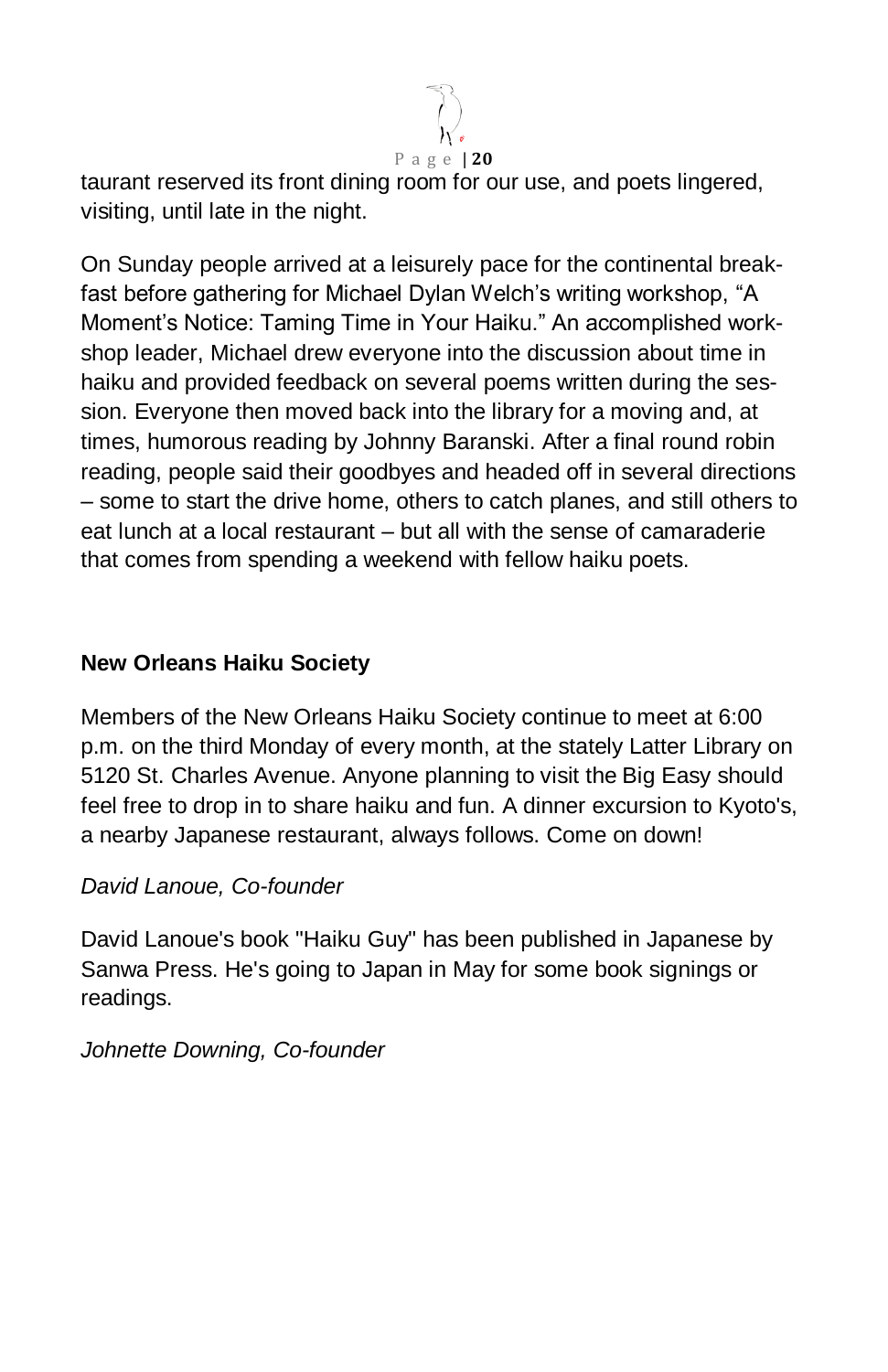

#### **HSA Contests**

#### **Harold G. Henderson Contest for Best Unpublished Haiku**

*These awards were originally made possible by Mrs. Harold G. Henderson in memory of Harold G. Henderson, cofounder the Haiku Society of America.*

- **Deadline: In hand by July 31, 2009.** Entries received after that date will not be accepted.
- **Eligibility:** The contest is open to the public. HSA officers who are members of the executive committee are not eligible, but regional coordinators may enter.
- **Regulations:** Up to 10 unpublished haiku, not submitted for publication or to any other contest. Publication is defined as an appearance in a printed book, magazine, or journal (sold or given away), or in any online journal that presents edited periodic content. The appearance of poems in online discussion lists or personal Web sites is not considered publication. Judges will be asked to disqualify any haiku that they have seen before.
- **Submissions:** Submit each haiku on three separate 3˝ x 5˝ cards, two with the haiku only (for anonymous judging), the third with the haiku and the author's name, address, phone number and/or email address in the upper left-hand corner. Please designate as "haiku." Haiku not submitted on 3" x 5" cards will not be accepted. Please type or write each haiku legibly in ink. Failure to follow this format may result in disqualification without notice.

**Entry fee:** \$1 per haiku, US funds only. Please make checks/money orders payable to "Haiku Society of America."

**Submit entries and fees to:** Henderson Haiku Contest, c/o Francine Banwarth, 985 So. Grandview Dubuque, IA 52003 USA.

**Adjudication:** The names of the judge(s) will be announced after the contest.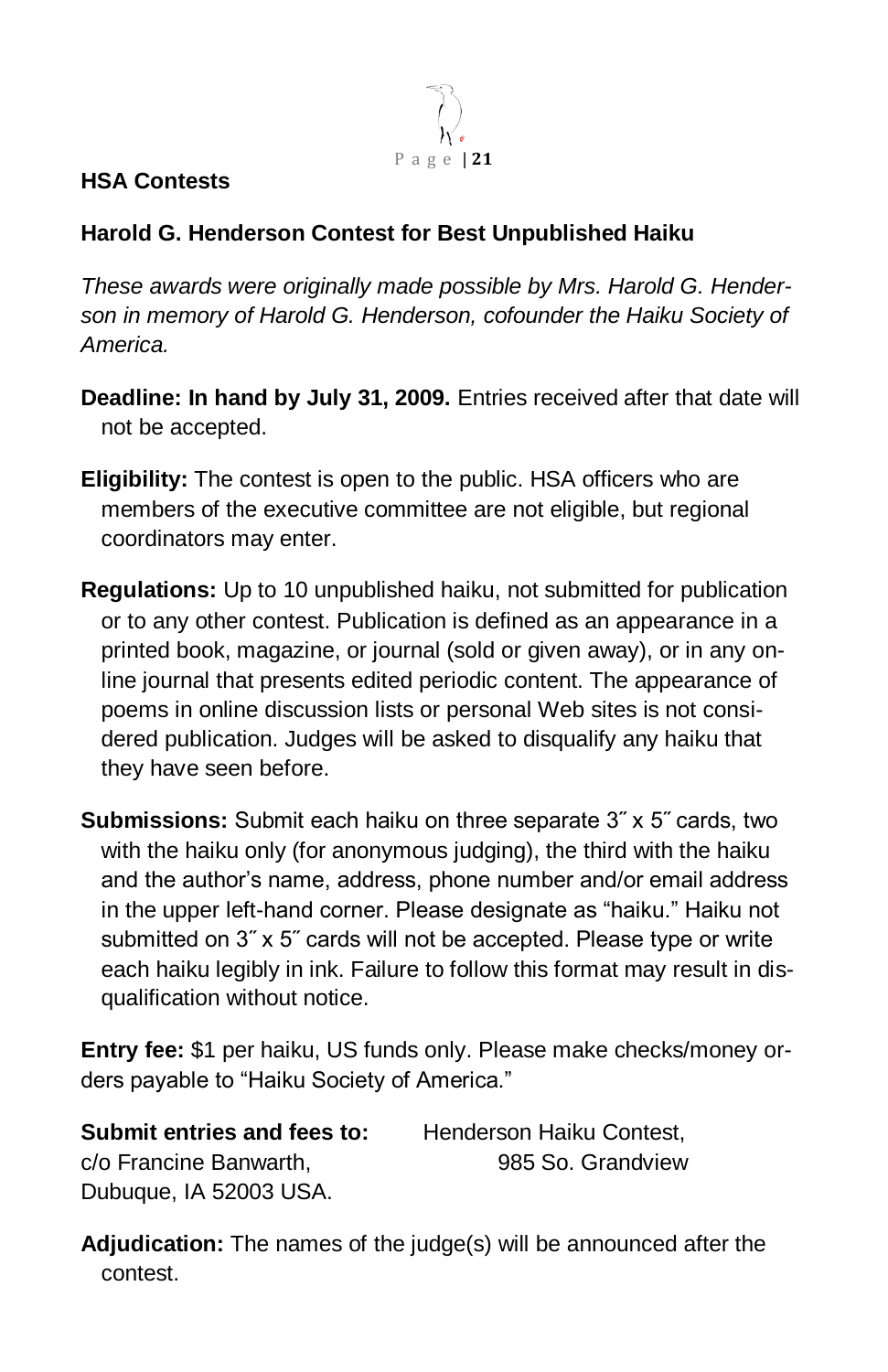

**Awards:** First Prize, \$150; Second Prize, \$100; Third Prize, \$50. Winning haiku will be published in Frogpond and on the HSA Web site.

**Rights:** All rights revert to the authors after publication.

**Correspondence:** Sorry, entries cannot be returned. Please send an SASE (No. 10 size envelope only) for a list of the winning entries. Please note that SASEs with insufficient postage will not be mailed. One envelope per contest.

## **Gerald Brady Memorial Contest for Best Unpublished Senryu**

*The Gerald Brady Memorial awards were first made possible by a starter fund of \$25 donated by Virginia Brady Young in memory of her brother, Gerald Brady.*

- **Deadline: In hand by July 31, 2009.** Entries received after that date will not be accepted.
- **Eligibility:** The contest is open to the public. HSA officers who are members of the executive committee are not eligible, but regional coordinators may enter.
- **Regulations:** Up to 10 unpublished senryu, not submitted for publication or to any other contest. Publication is defined as an appearance in a printed book, magazine, or journal (sold or given away), or in any online journal that presents edited periodic content. The appearance of poems in online discussion lists or personal Web sites is not considered publication. Judges will be asked to disqualify any senryu that they have seen before.

**Submissions:** Submit each senryu on three separate 3˝ x 5˝ cards, two with the senryu only (for anonymous judging), the third with the haiku and the author's name, address, phone number and/or email address in the upper left-hand corner. Please designate as "senryu." Senryu not submitted on 3˝ x 5˝ cards will not be accepted. Please type or write each senryu legibly in ink. Failure to follow this format may result in disqualification without notice.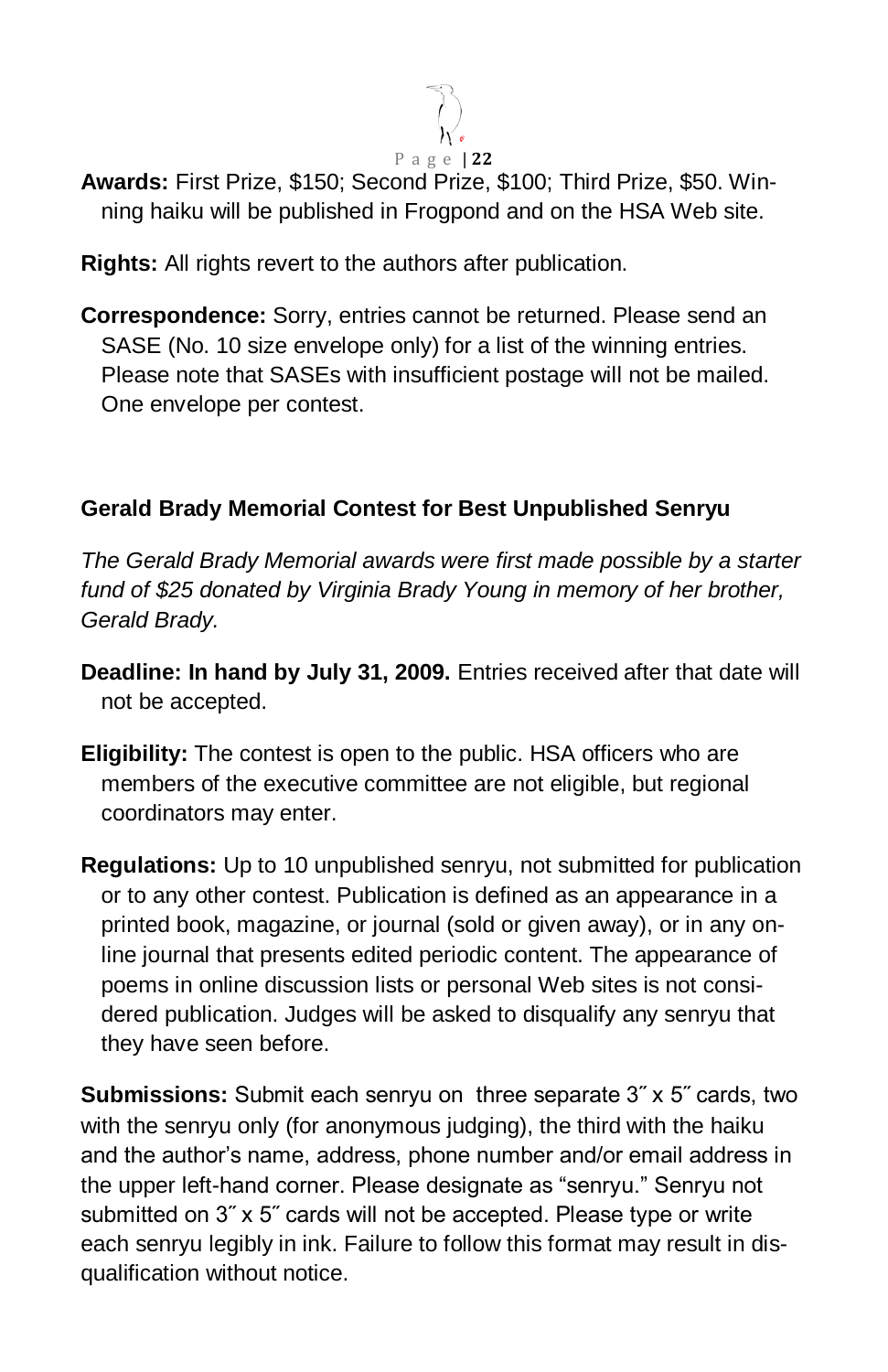

- **Entry fee:** \$1 per senryu, US funds only. Please make checks/money orders payable to "Haiku Society of America."
- **Submit entries and fees to:** Brady Senryu Contest, c/o Francine Banwarth, 985 So. Grandview, Dubuque, IA 52003 USA.
- **Adjudication:** The names of the judge(s) will be announced after the contest.
- **Awards:** First Prize, \$100; Second Prize, \$75; Third Prize, \$50. Winning haiku will be published in *Frogpond* and on the HSA Web site.
- **Rights:** All rights revert to the authors after publication.
- **Correspondence:** Sorry, entries cannot be returned. Pleases send an SASE (No. 10 size envelope only) for a list of the winning entries. Please note that SASEs with insufficient postage will not be mailed. One envelope per contest.

#### **Bernard Lionel Einbond Renku Contest**

The Haiku Society of America sponsors this annual award for renku of 36, 20, or 12 stanzas.

- **Deadline: In hand by September 15, 2009.** Entries received after that date will not be accepted.
- **Eligibility:** The contest is open to the public. HSA officers who are members of the executive committee are not eligible, but regional coordinators may enter. No entries will be accepted that include work by any of the judges.
- **Regulations:** For the purpose of this contest, a renku may consist of 36, 20, or 12 stanzas (kasen, nijûin, junicho or shisan forms) written by two or more persons, each of whom contributes a substantial number of individually authored stanzas. Any particular author may appear in no more than three different renku entered. Entries must be in English. Entries must not have been previously published, nor contain any stanzas previously published, submitted for publication, nor entered in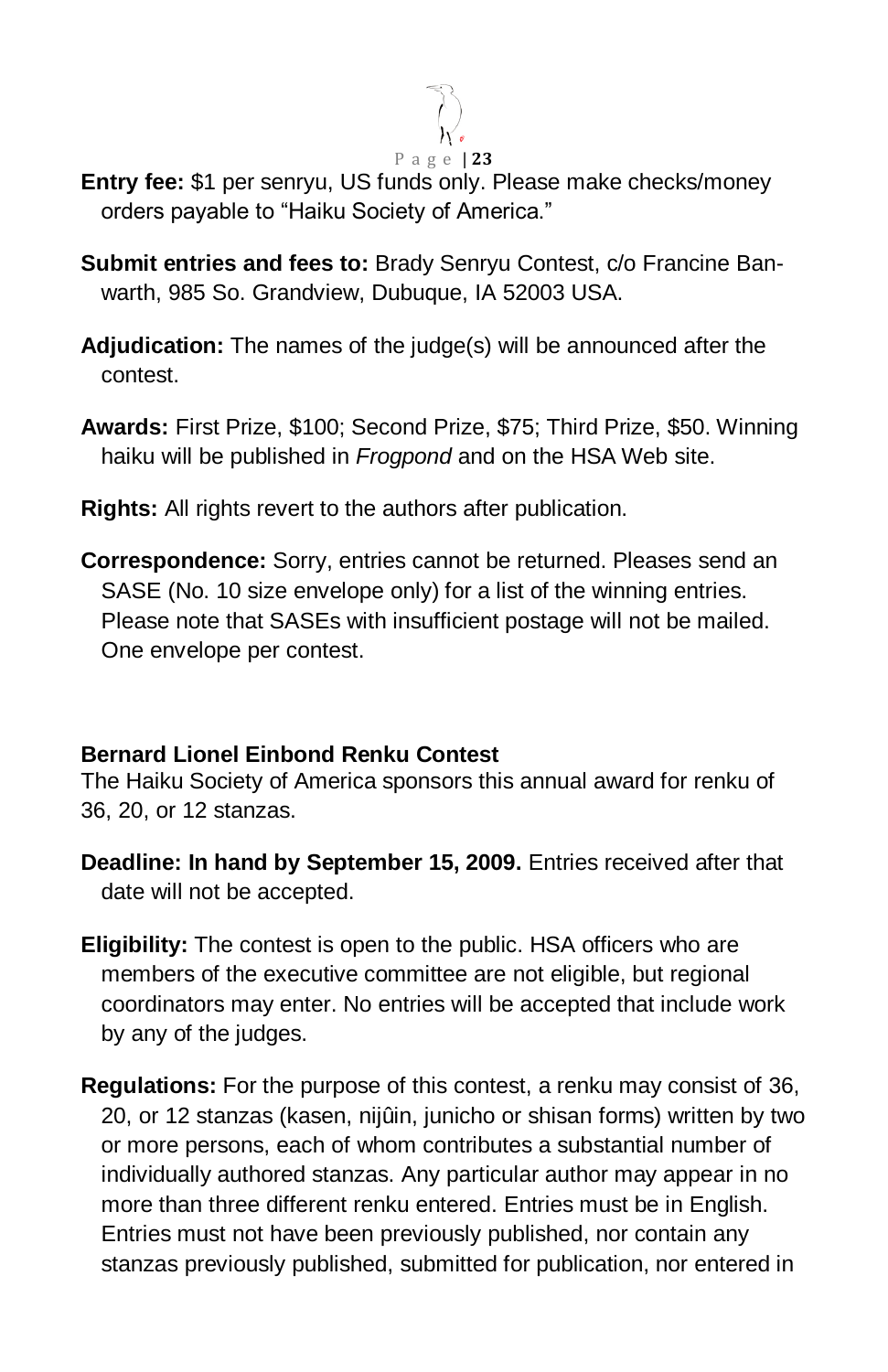

any other contest. Publication is defined as an appearance in a printed book, magazine, or journal (sold or given away), or in any online journal that presents edited periodic content. The appearance of poems in online discussion lists or personal Web sites is not considered publication. Judges will be asked to disqualify any link that they have seen before.

- **Submissions:** One copy, with full authorship information, stanza by stanza, must give the full name and address of all authors, and indicate the coordinator (to whom any correspondence will be addressed). This 'identified' manuscript must be signed by all authors or other definite confirmations such as hard copies of email confirmations of permission from each author should be included with the entry. Three additional copies, without authors' names but marked with numbers or letters to show the sequence of authorship, must accompany the identified manuscript. Failure to follow this format makes it impossible to judge an entry and could result in disqualification without notification.
- **Entry fee:** \$10 must accompany manuscript. Please make checks/ money orders payable in US funds to "Haiku Society of America."

#### **Submit entries and fees to:**

- Einbond Renku Contest, c/o Francine Banwarth, 985 So. Grandview, Dubuque, IA 52003 USA.
- **Adjudication:** The names of the judge(s) will be announced with the winners.
- Awards: Grand Prize: Up to \$150 and publication in Frogpond and on the HSA Web site. All rights revert to authors on publication. Amount of Grand Prize and additional prizes may vary, depending on the quality and number of entries. If no renku is deemed by the judges to be worthy of the Grand Prize, renku awarded lesser prizes may or may not be published in Frogpond and on the HSA Web site.
- **Correspondence:** Sorry, entries cannot be returned. Please send an SASE (#10 envelope only) for a list of winning entries. Please note the need for sufficient postage. One envelope per contest.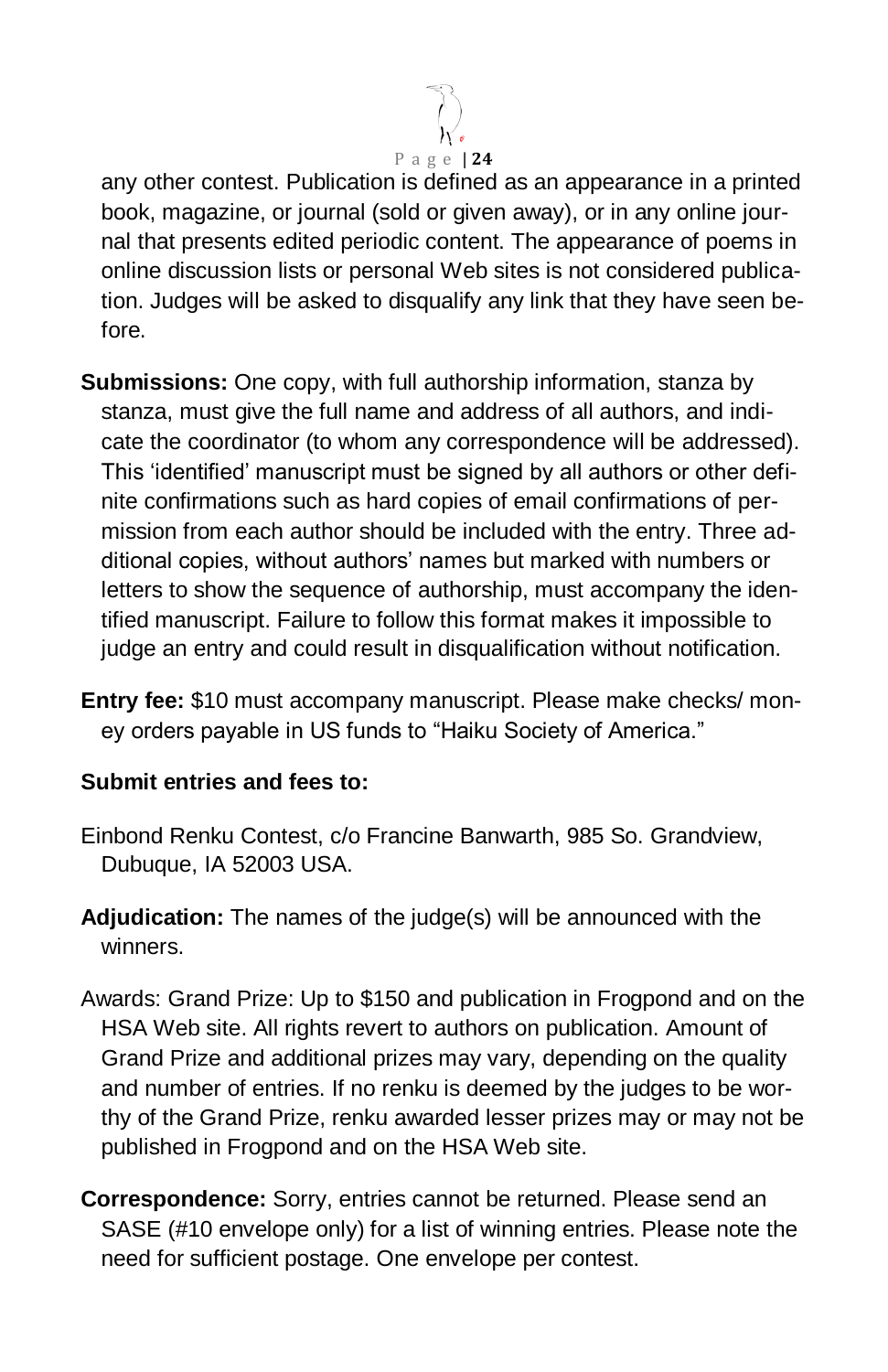

**Note:** Prospective contestants may wish to review the "Report of the Renku Contest Committee‖ published in *Frogpond* XIII:2 (May 1990 [HSA website])for background on the contest and renku in general. For information on the three shorter forms, please refer to the article ―Shorter Renku‖ published in *Frogpond* XVII:4 (winter 1994), or the updated version of it at [http://renku.home.att.net/shorter\\_renku.html;](http://renku.home.att.net/shorter_renku.html) "Writing a Shisan Renku," Paul McNeil,

[http://www.worldhaikureview.org/2-2/whcrenku\\_2000\\_pm.shtml](http://www.worldhaikureview.org/2-2/whcrenku_2000_pm.shtml) ;

―The Shisan Pattern,‖ John Carley,

[http://www.poetrylives.com/SimplyHaiku/SHv1n6/Shisan\\_Pattern.htm](http://www.poetrylives.com/SimplyHaiku/SHv1n6/Shisan_Pattern.htm)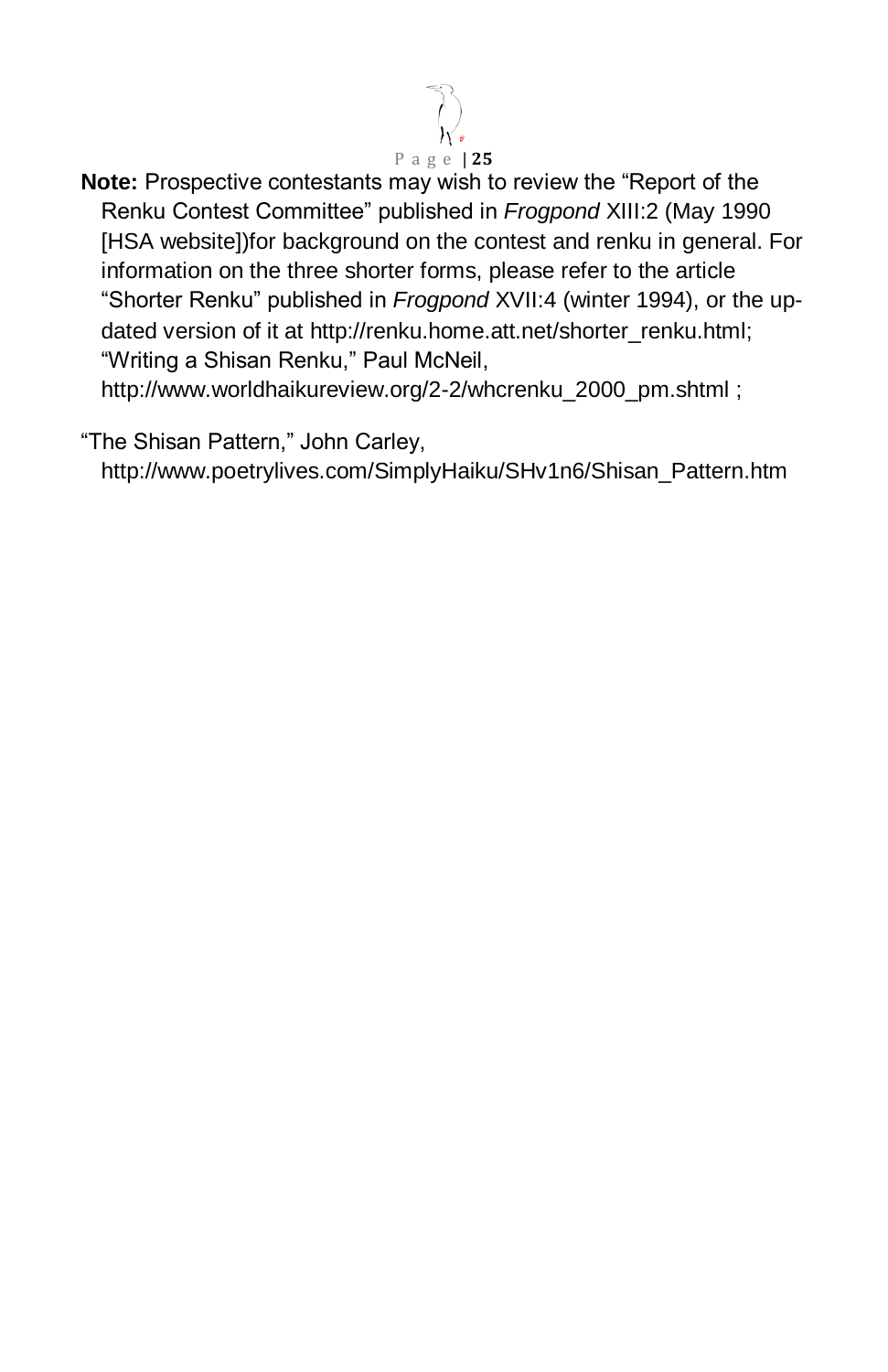

#### **Other Contests**

#### **moonset Literary Newspaper Competition**

**SUBMIT:** haiku, senryu, renku, haibun, haiga, tanka, and photographic art. Please see specific guidelines and entry details at: [http://moonsetnewspaper.blogspot.com](http://moonsetnewspaper.blogspot.com/)

**CONTEST DEADLINES:** Held twice yearly, and all entries must be inhand by **1 March** for our Spring/ Summer issue and **1 September** for our Autumn/Winter issue. Peterb, moonset Publisher

#### **The Winter Moon Awards for Haiku 2009**

#### **Deadline: In hand December 1, 2009**

**Prizes:** First Prize: \$100; Second Prize: \$50; Third Prize: \$25; Zen Award (if warranted): \$25. Honorable Mentions. Winners living outside the US will receive subscriptions to haiku journals in place of cash prizes.

**Eligibility:** Open to everyone

**Entry Fee:** None

**Rules:** All haiku must be the entrant's original, unpublished work, and not under consideration by any publication or other contest.

**Submissions:** Up to 10 haiku in English, typed (or printed legibly) on one sheet of 8 1/2 by 11 paper. Submit 2 copies. Provide name, address and pen name, if you use one, in upper left corner of one copy only.

**Correspondence:** Send #10 (4 1/8 x 9 1/2) SASE (outside US, SAE and 1 IRC) for notification of results. No entries will be returned.

**Mail entries to:** Carolyn Thomas, 7866 Hogan Circle, Hemet, CA 92545 USA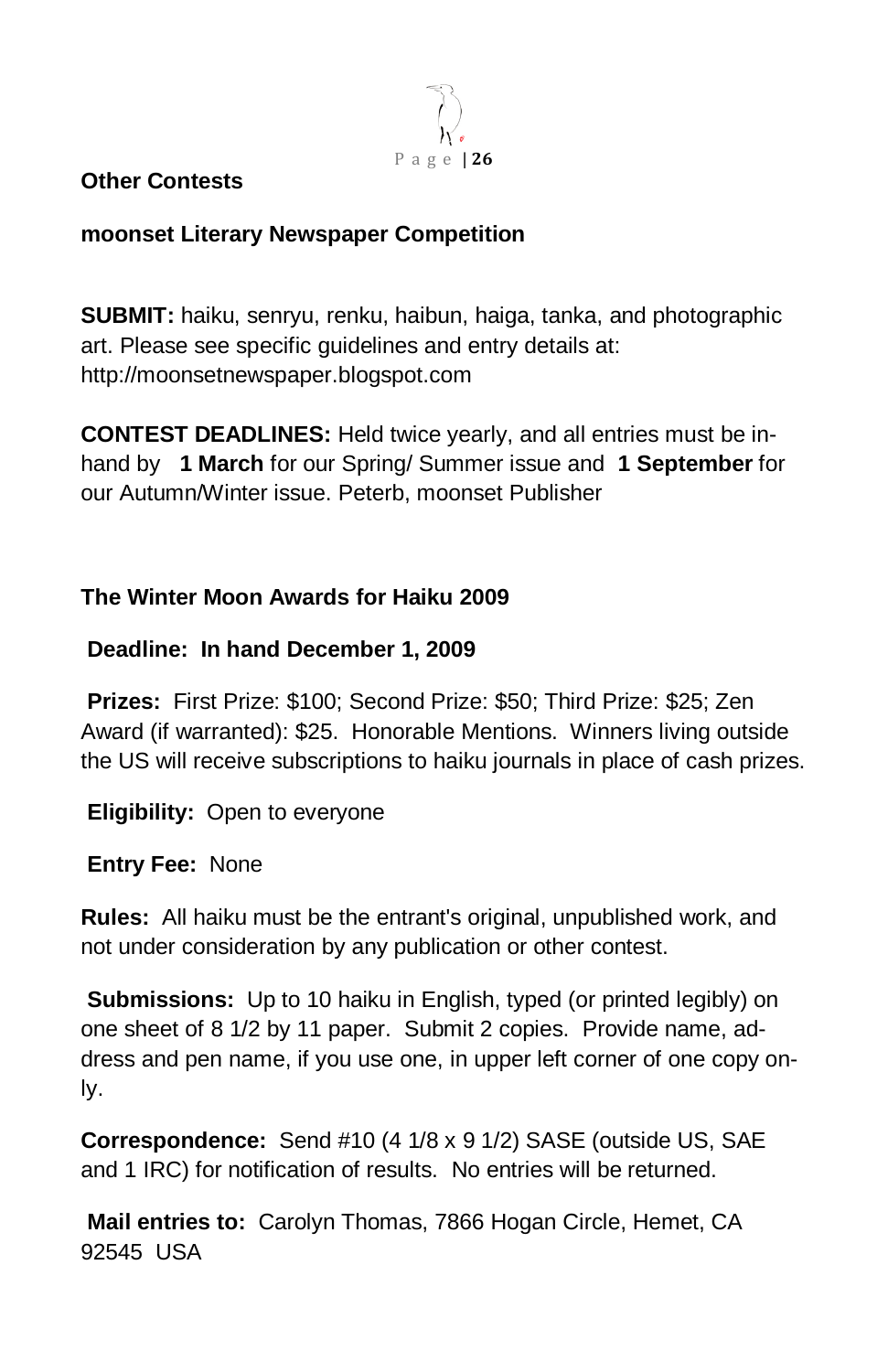

traveling geese- those rice fields weren't flooded yesterday *Issa*

## **The Jerry Kilbride Memorial 2009 English-Language Haibun Contest**

Sponsor: Central Valley Haiku Club

New Deadline: In hand by October 1, 2009

Submissions: All entries must be unpublished, not under consideration elsewhere, and in English. No limit to the number or length of any submissions. Submit three copies of each haibun, two (2) copies without author information attached for anonymous judging, one (1) copy with author's name, address, phone number and e-mail address for notification purposes. A first prize of \$100 and a second prize of \$50 will be awarded. Honorable mention certificates also will be given. Winning entries will be published in CVHC's Tenth Anniversary chapbook and will also be available on our website. The entry fee (\$5 US dollars per haibun) should be made out to: Mark Hollingsworth (CVHC Treasurer).

Eligibility: Open to the public; CVHC officers are not eligible.

Correspondence: No entries will be returned. Send business-sized SASE for a list of the winning entries. Please note that entries without SASE, insufficient postage, or that fail to adhere to contest rules will be disqualified.

Judges: Will not be disclosed until the contest winner has been decided.

Send entries to: Yvonne Cabalona, 709 Auburn Street, Modesto, CA 95350-6079.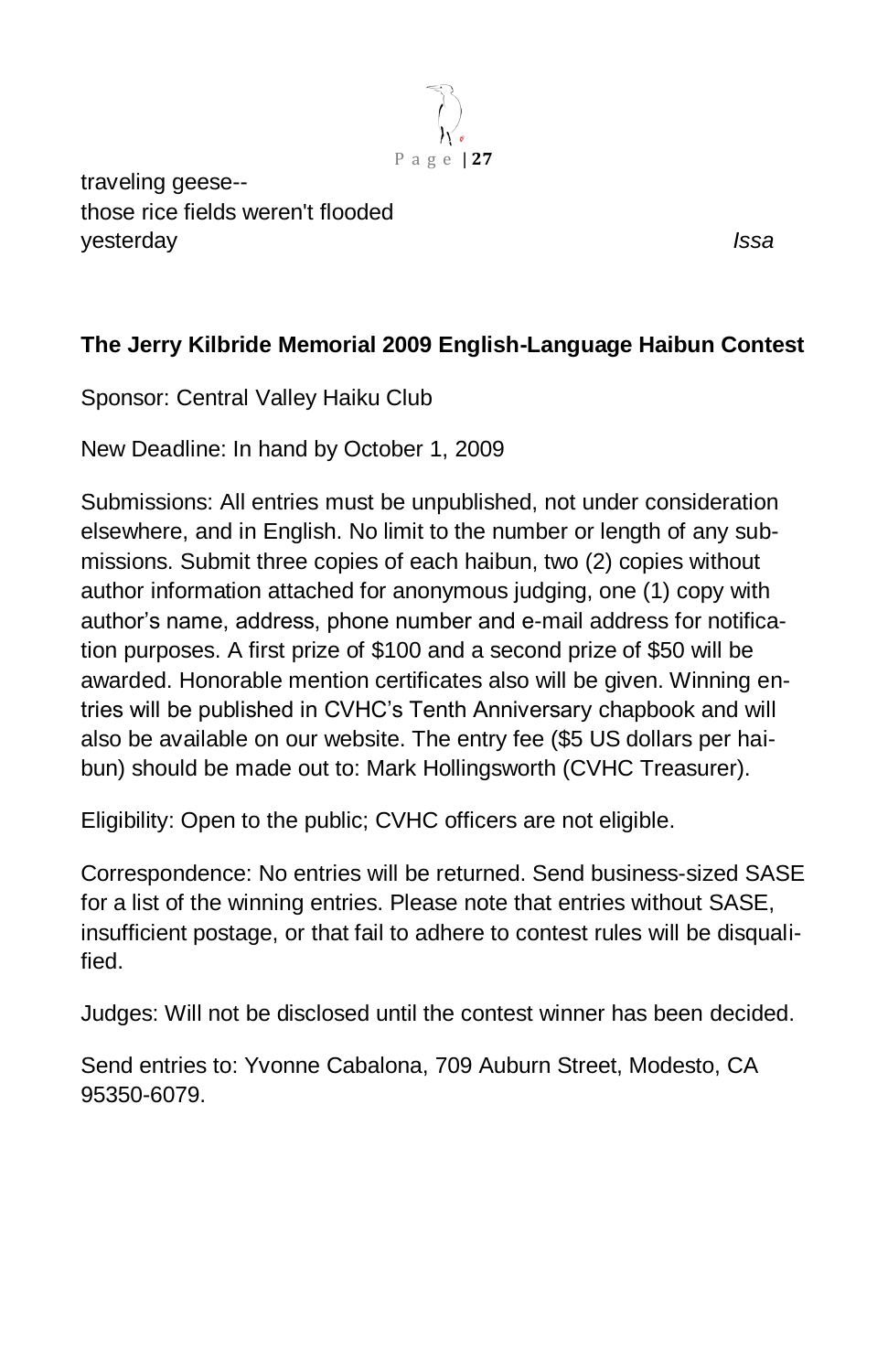

#### **HSA Quarterly Meetings**

## **2 nd Quarterly Meeting 2009**

The 2nd national meeting of the HSA will be the **Annual Meeting, September 12, 2009, 2:30 pm** at the Tenri Cultural Center in New York, New York, 43A West 13<sup>th</sup> Street. Additional information will be available in the May/June newsletter and on the HSA website.

#### **Haiku North America 2009: Crosscurrents Conference Ottawa, Canada, 5-9 August**

**Details** about the 2009 HNA Conference are in **this newsletter**.

For updates, please see the website: [http://haikunorthamerica.com/hna\\_2009.html](http://haikunorthamerica.com/hna_2009.html)**ri**

is today a good day to journey too? returning geese

*Issa*

#### **New Books and Journals**

#### **Books**

*Seeing It Now*, the debut collection of haiku and tanka by Marjorie Buettner, is now available from the author at: [mbuettner@juno.com.](mailto:mbuettner@juno.com) It may also be ordered from Red Dragonfly Press at: [reddragonfly](mailto:reddragonflypress@hotmail.com)[press@hotmail.com](mailto:reddragonflypress@hotmail.com) (\$15).

*In the Company of Crows: Haiku and Tanka Between the Tides*, by Carole MacRury, with sumi-e illustrations by Ion Codrescu, edited by Cathy Drinkwater Better (Black Cat Press, Eldersburg, Maryland USA, 2008, ISBN 0-9766407-7-5, \$18) is available from the author at: [ma](mailto:macrury@whidbey.com)[crury@whidbey.com](mailto:macrury@whidbey.com) .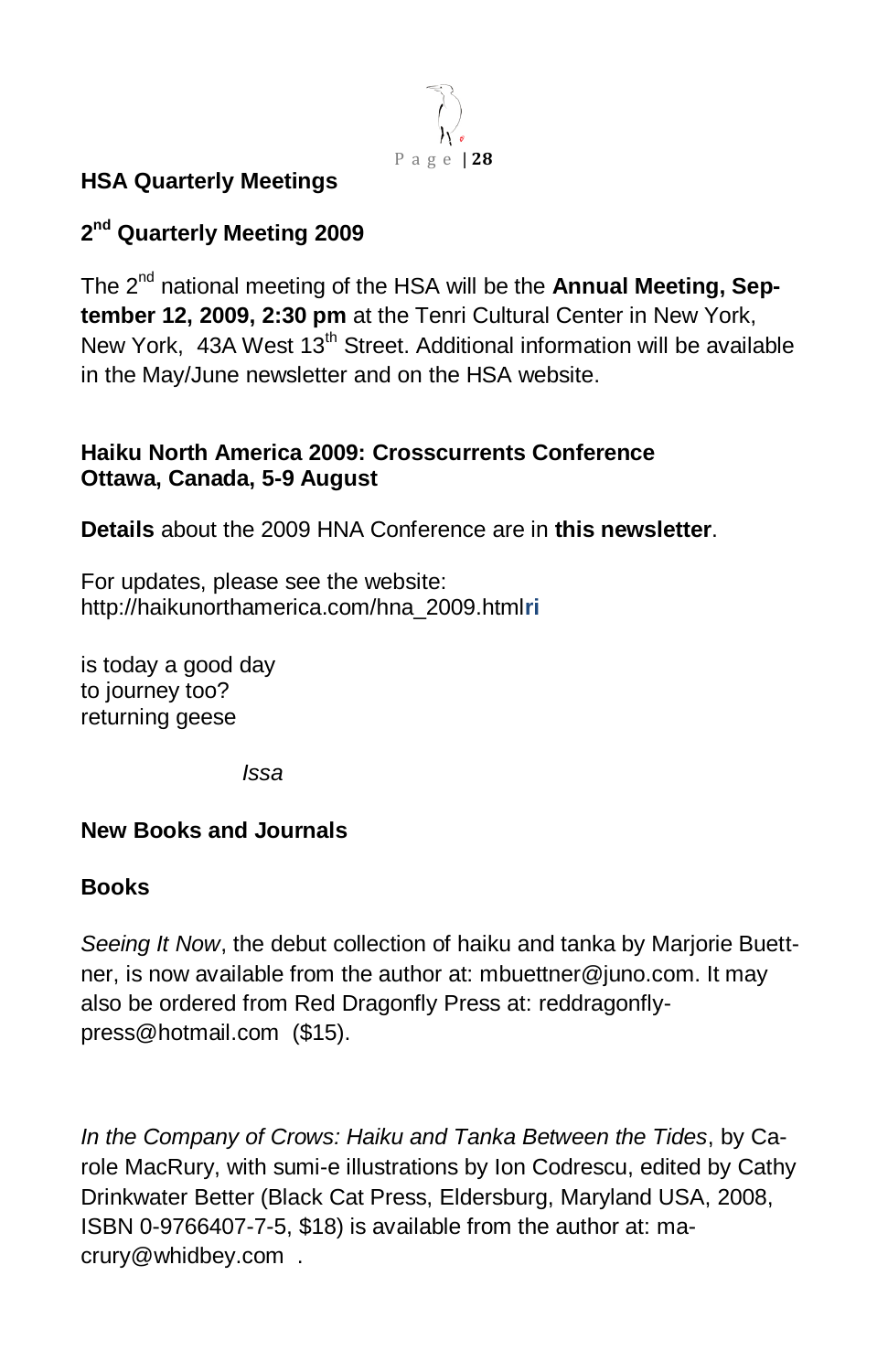

#### **New Journal**

**Public Republic,** a new international online journal, invites submissions of haiku, senryu, and tanka, as well as other poetry, fiction, non-fiction, interviews, news articles, opinions and photography [\(http://www.public](http://www.public-republic.net/)[republic.net\)](http://www.public-republic.net/). *Public Republic* has been publishing in Bulgarian since 2006 and has recently expanded to reach a global audience with separate English and German language journals.

*Barry George*

#### **Announcements and Calls for Submissions**

#### *moonset Literary Newspaper*

#### **Haiku Competition V**

DEADLINE: In-hand no later than 1 August, 2009.

FEE: \$2 per haiku but no limit to the number of total entries per person.

SUBMIT: To moonsetpublisher@gmail.com with the subject-heading "moonset contest entries" and pay at the website: (www.moonsetnewspaper.com), or submit via Post to: moonset contest, POB 3627, La Pine, Oregon 97739 USA, and include check, money order, or cash (at your own risk.)

ADJUDICATION: blind judging by moonset haiku editor an'ya, USA.

RULES: open style/theme, but must be unpublished, original work, and not simultaneously submitted elsewhere. NOTIFICATION: Winners (ON-LY) will be notified by 30 September, 2009, but if you "do not" receive notification by this date, your works are automatically released for submission elsewhere.

All winning haiku will be published in our Autumn/Winter 2009 issue. PRIZES: 1st Place = 2 Free bi-annual Subscriptions to moonset (to persons of your choice), plus an Award Certificate. 2nd Place = 1 Free Subscription to moonset for a (person of your choice), plus an Award Certificate. 3rd Place = 1 Free "Copy" of moonset for a (person of your choice),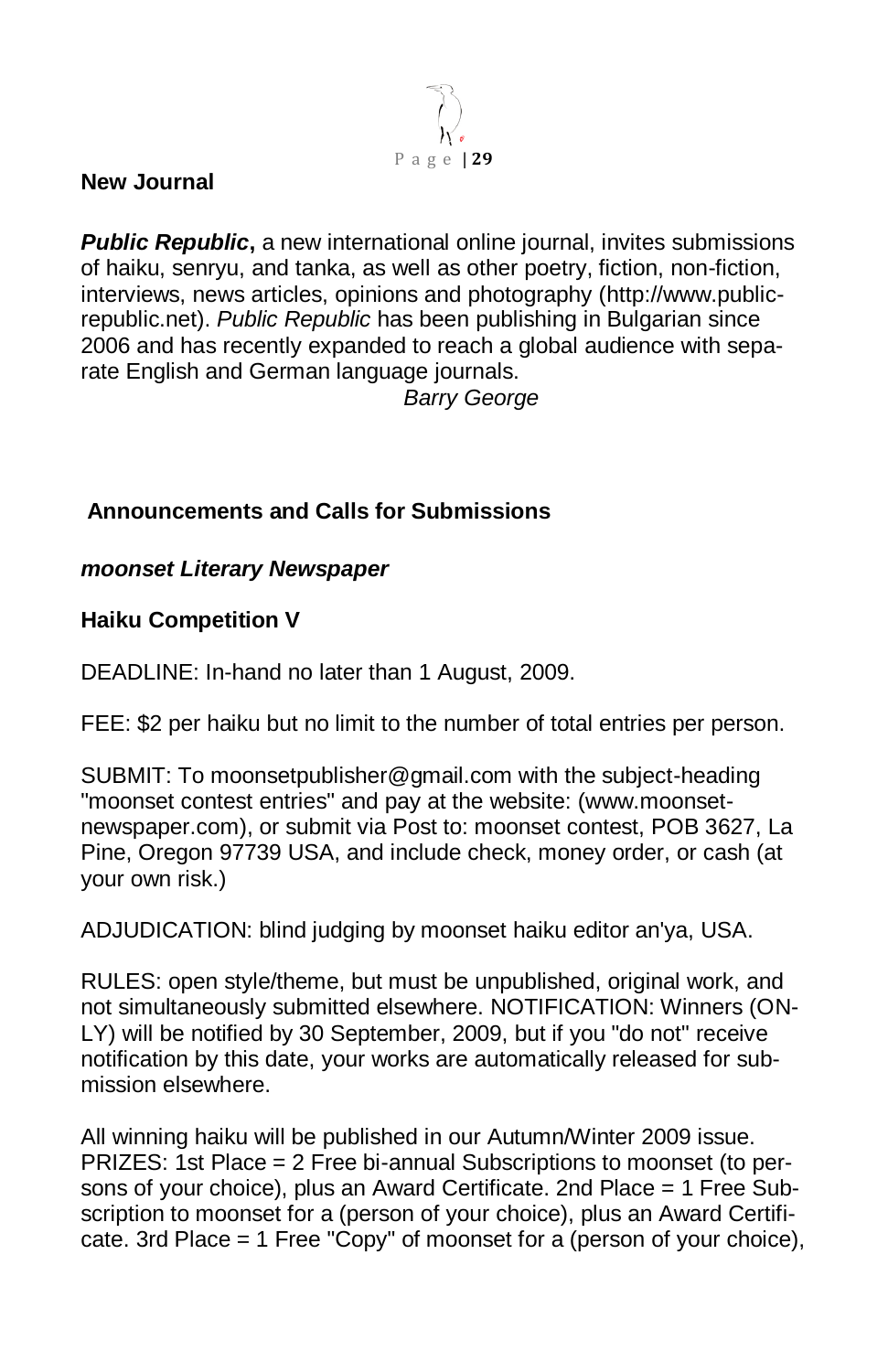

plus an Award Certificate. All Honorable Mentions = Publication in moonset (only.)

#### **bottle rockets press**

bottle rockets press will be publishing a haiku anthology of flowers due out sometime in 2010. The book will be a perfect-bound glossy covered book with an ISBN. (The third anthology in the series.) Submission can cover any aspects of flowers. Any type of flower is welcome. Previously published poems accepted with name of 1st publication, volume number, issue number, and year. If unpublished please indicate next to the haiku. Please also indicate the season next to the poem and any other useful information. All submissions need to have the name, address, and e-mail on the top right corner of the page. No e-mail submissions accepted inside or outside of the USA. Submissions in the USA need a SASE/size 10 envelope. Outside needs an SASE and 2 IRCs. All submissions must be typed. 5 haiku per page. Please send up to 20 haiku. This will be a highly selective process. Any submission not following these strict guidelines will be discarded without notice sent to author. **Deadline for submission: August 1, 2009**. brp reserves the right to discontinue this book project if it does not acquire enough quality work. **Send submissions to:**

Stanford M. Forrester, Editor bottle rockets press PO Box 189 Windsor, CT 06095 USA e-mail: [bottlerockets\\_99@yahoo.com](mailto:bottlerockets_99@yahoo.com) www.bottlerocketspress.com

#### **Violet Press Call for Submissions**

Violet Press has extended its deadline for submissions of haiku for publication in two collections: 1. haiku on the cat, and 2. haiku on the sparrow. Those selected for publication will receive two published copies of the printed collection. Each entry must be the original work of the author; if previously published the author must have retained publication rights. A maximum of 10 entries per author and per theme will be considered. The new deadline is July 15. Please submit to: Violet Press, PO Box 25156, Alexandria, Virginia 22313.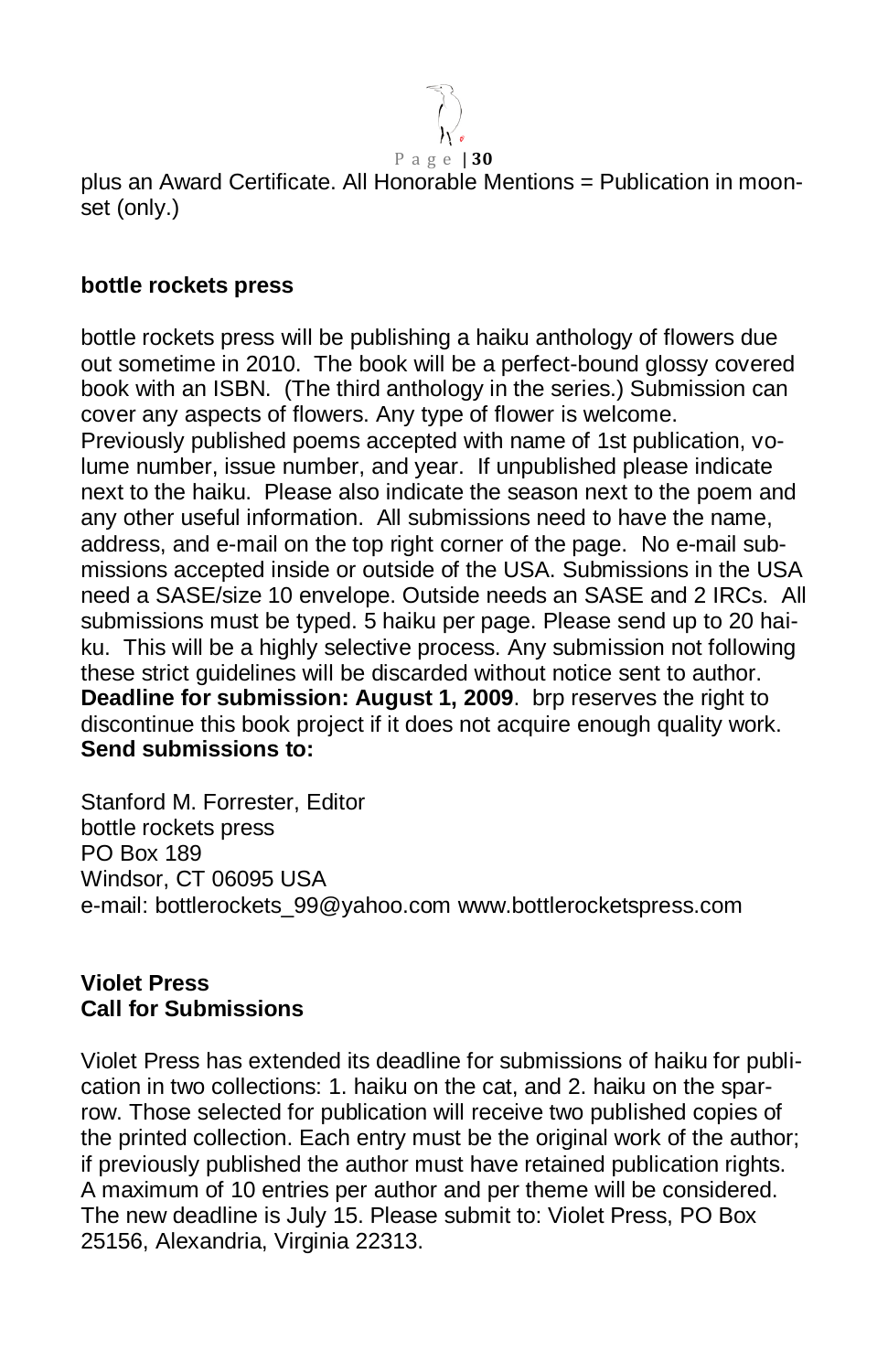

#### **Results of the British Haiku Society James W. Hackett International Haiku Award 2008**

Two judges select one winner each for this contest. Then each judge selects up to four commended.

David Cobb's choices:

Winner:

estuary fog- a bell boomerangs from shore to shore

Malcolm Williams (UK)

David Cobb's commended haiku included two HSA members:

now he's here the coarse hair of the horse... summered grasses

John Barlow (UK) folding clothes I am here then not here- winter's first rain

Marjorie Buettner (USA)

James Hackett's choices:

Winner:

asparagus bed-- I compost ashes from a decade of poems

Linda Jeannette Ward (USA)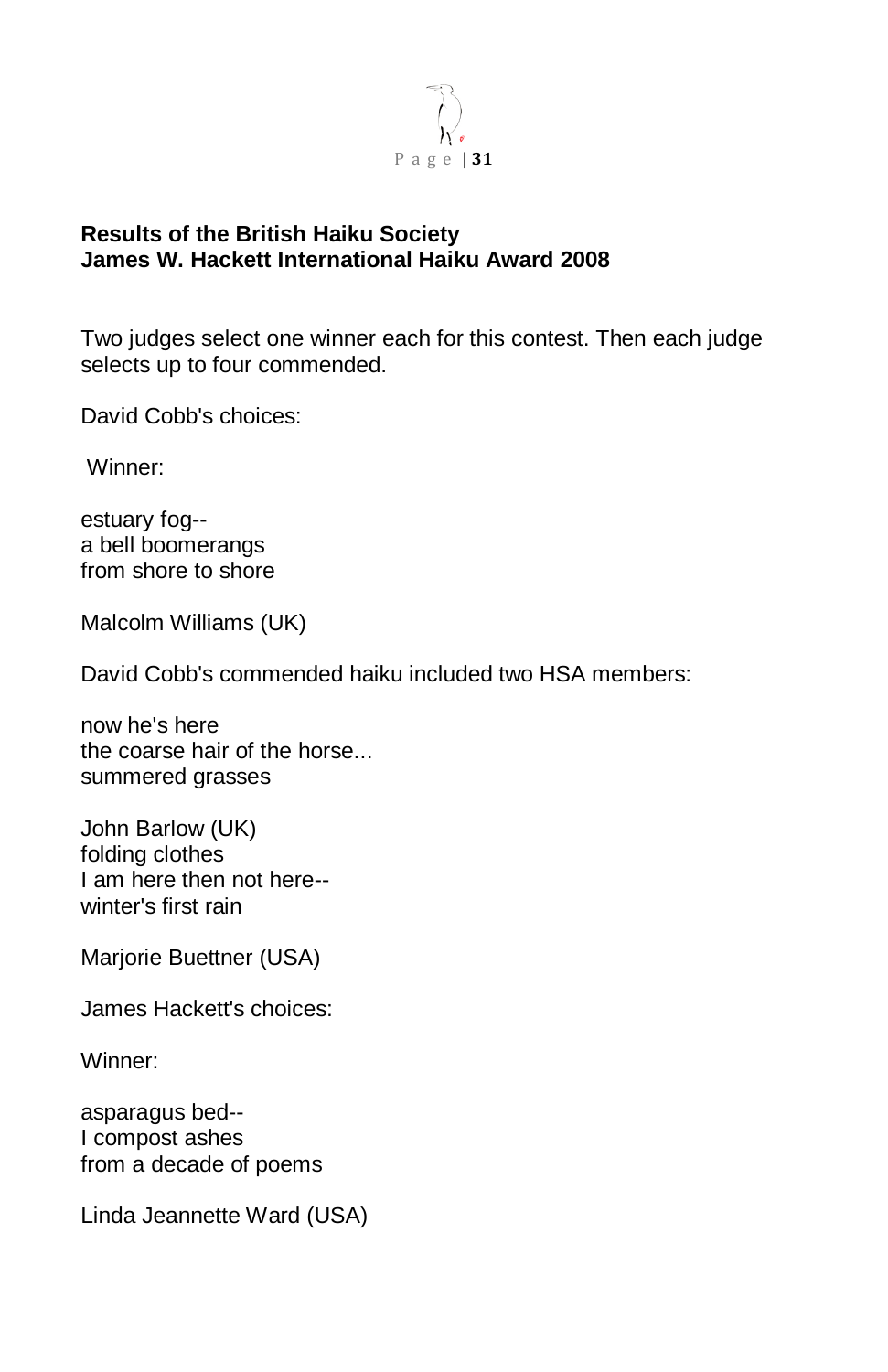

James Hackett's commended haiku also included two HSA members:

no longer knowing every bend in the road... last quarter moon

John Barlow (UK)

a tide line the gull shifts between its reflection and shadow

Natalia L. Rudychev (USA)

A record number of 510 haiku were submitted.

Linda Jeannette Ward

*Linda Jeannette Ward P.O. Box 231 Coinjock, N.C. 27923 U.S.A. [tankapoet@yahoo.com](mailto:tankapoet@yahoo.com)*

#### **Workshop Announcement**

This residential workshop is designed to help you develop paths to your inner inspiration - the path within. Toward this goal, we work with the ancient medium of haiku poetry and its related forms, with their links to Zen and its emphasis on mindfulness. Combining the haiku work with meditation, breath and light practices, the outstanding natural beauty of the Béara Peninsula and the peace and quiet of Anam Cara, our aim is to heighten levels of awareness and to open creative channels.

Maeve O'Sullivan and Kim Richardson are both experienced workshop facilitators, and co-authors of the 2005 haiku collection "Double Rainbow" (Alba Publishing, see [www.albapublishing.com\)](http://www.albapublishing.com/). This will be their third "Writing from Within" workshop.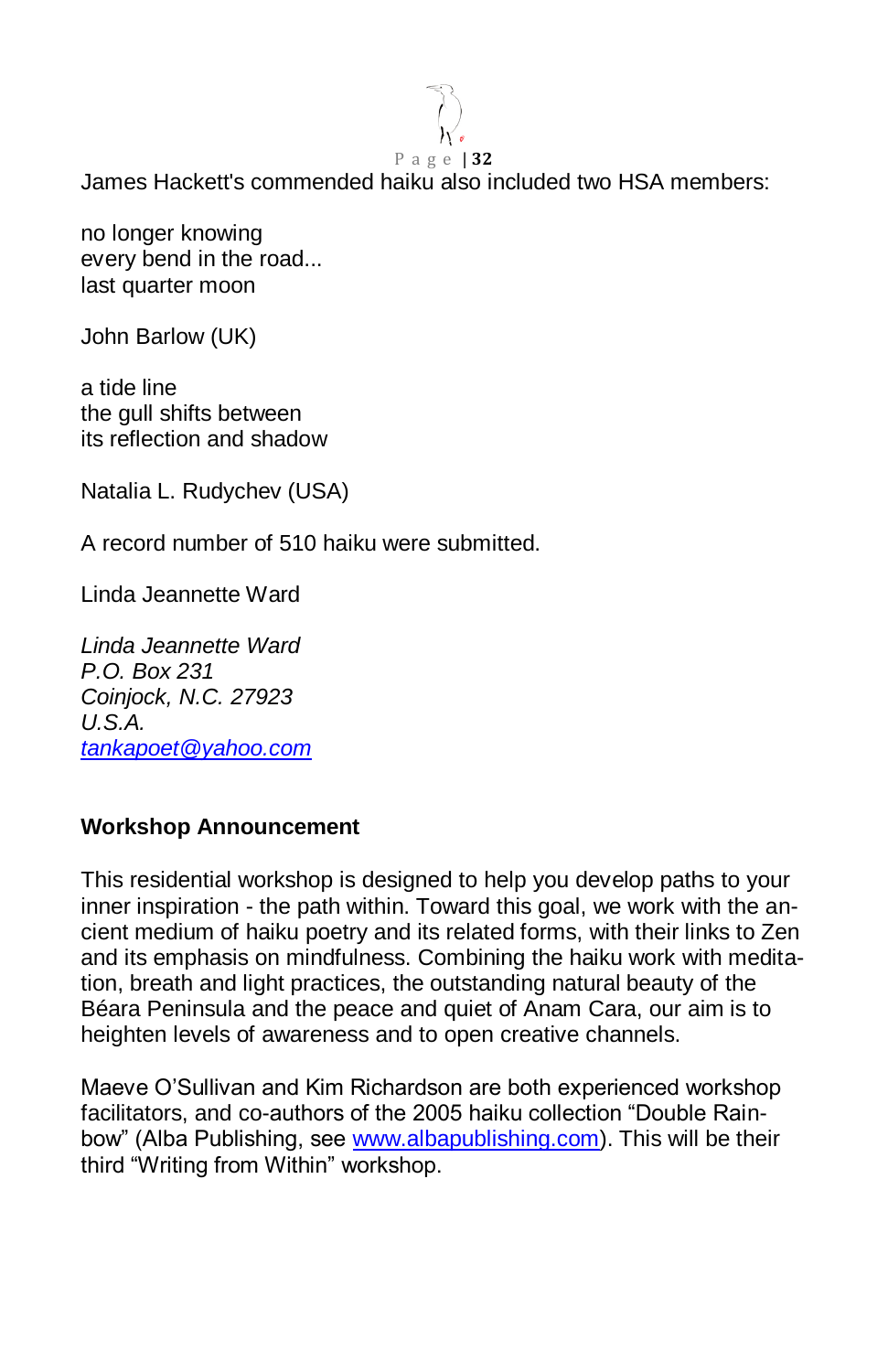

'This should be an experience in everyone's life....Can't begin to tell you how much I took away from your wonderful seminar. I use things daily. I was so fortunate to be able to participate at this time in my life... The workshop will remain as one of the truly memorable times of my life... Only wish I could be there again.'

#### *Judith Tobin, artist and writer, New Mexico, USA*

Also see the Simply Haiku Winter 2008 issue online at [http://simplyhaiku.com/SHv6n4/renku/shisan\\_pinyon.htm](http://simplyhaiku.com/SHv6n4/renku/shisan_pinyon.htm) for the renku (linked verse) written by the Writing from Within #2 workshop participants.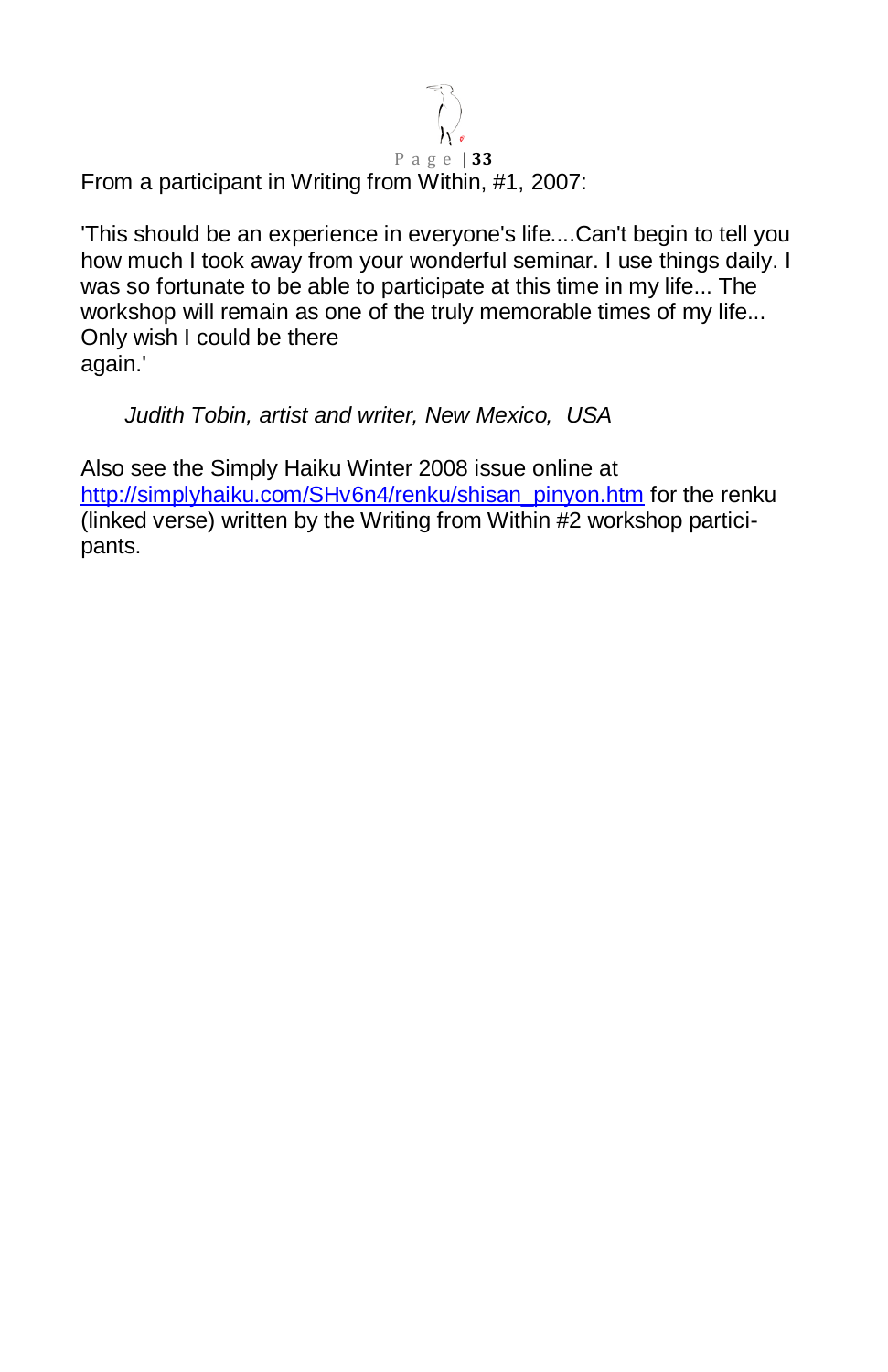

# *Haiku Society of America* **P.O. Box 31 Nassau, New York 12123 http://www.HaikuSocietyOfAmerica.org**

*Established 1968 Co-founders: Harold G. Henderson & Leroy Kanterman*

# **HSA Executive Committee**

#### **President Treasurer**

Lenard D. Moore **Paul Miller** 5625 Continental Way 31 Seal Island Road Raleigh, NC 27610-5476 Bristol, RI 02809

#### **1st Vice President** *Frogpond* **Editor**

Carmen Sterba George Swede 6110 Lakewood Dr W Apt 8 Box 279, Station P University Place, WA 98467-3444 Toronto, ON, M5S 2S8, Canada [carmensterba@yahoo.com](mailto:carmensterba@yahoo.com) [gswede@ryerson.ca](mailto:gswede@ryerson.ca)

## **2nd Vice President Newsletter Editor** Francine Banwarth Michael Rehling 985 S Grandview Ave 32825 Myrna Street [Frantic647@yahoo.com](mailto:Frantic647@yahoo.com) [mikerehling@gmail.com](mailto:mikerehling@gmail.com)

Dave Baldwin **Randy Brooks** 

[poet\\_ldm@bellsouth.net](mailto:poet_ldm@bellsouth.net) [pauldmiller@fctvplus.net](mailto:pauldmiller@fctvplus.net)

Dubuque IA 52003-7898 Livonia, Michigan 48154-2911

**Secretary Electronic Media Officer** 14573 NE 35<sup>th</sup> St C-103 3720 N. Woodbridge Dr. Bellevue, WA 98007 Decatur, IL, 62526-1117 [dave99@enf.org](mailto:dave99@enf.org) [brooksbooks@sbcglobal.net](mailto:brooksbooks@sbcglobal.net)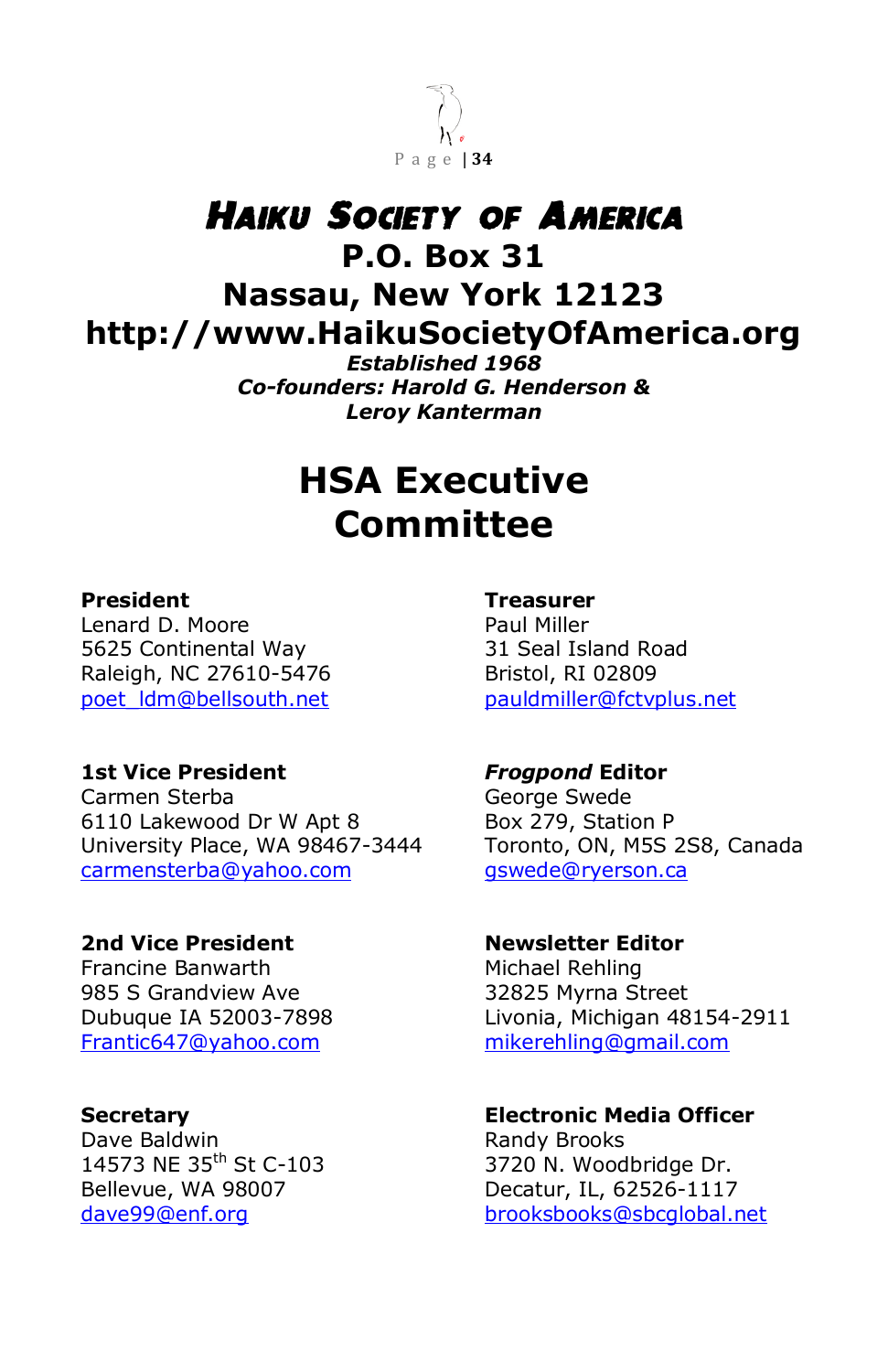P a g e | **35**

**HSA Regional Coordinators**

**Northeast Lawrence Rungren 1 Tanglewood Way North Andover, MA 01810-1616 [lrungren@mailserv.mvlc.lib.ma.us](mailto:lrungren@mailserv.mvlc.lib.ma.us)**

**Northeast Metro Miriam Borne 232 E. 2nd St., Apt. 4-D New York, NY 10009-8042 [efren39@verizon.net](mailto:efren39@verizon.net)**

**Southeast Ellen Compton 5425 Connecticut AV NW #217 Washington, DC 20015-2764 [eac97@peoplepc.com](mailto:eac97@peoplepc.com)**

**South Howard Lee Kilby PO Box 1260 Hot Springs, AR 71902-1260 [hkilby@hotmail.com](mailto:hkilby@hotmail.com)**

**Midwest Joseph Kirshner 2157 Ridge Avenue, Apt. 2D Evanston, IL 60201-6200 [soniatjoe@comcast.net](mailto:soniatjoe@comcast.net)**

**Plains & Mountains Chad Lee Robinson 323 South Ree Street, Apt. 5 Pierre, SA 57501-3163 [jedirobinson@yahoo.com](mailto:jedirobinson@yahoo.com)**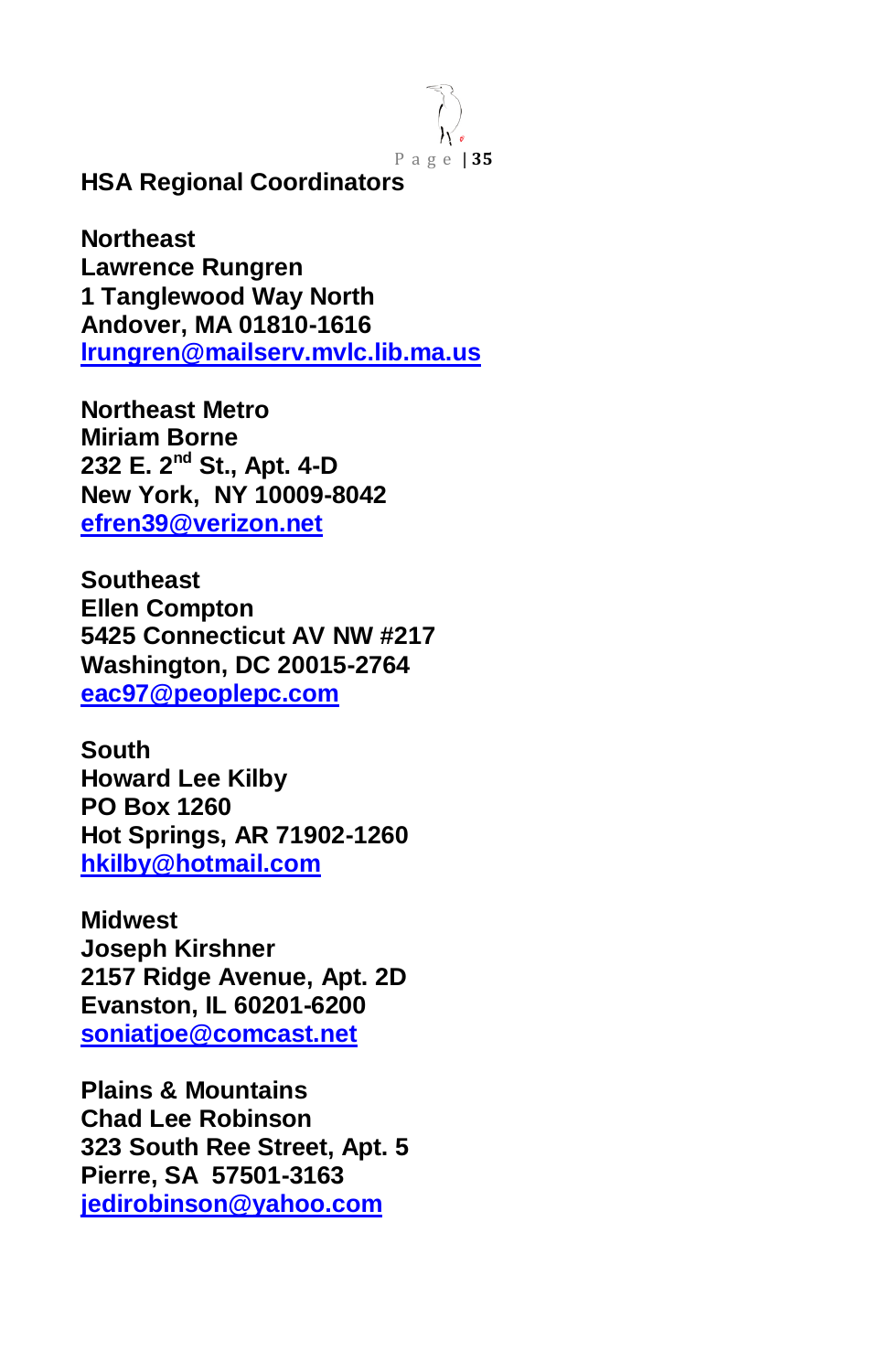

**Southwest Cliff Roberts 5008 Flagstone Drive Fort Worth, TX 76114-1706 [vanpire13@aol.com](mailto:vanpire13@aol.com)**

**Northwest Michael Dylan Welch 22230 NE 28th Place Sammamish, WA 98074-6408 [welchm@aol.com](mailto:welchm@aol.com)**

**Oregon Ce Rosenow 815 E. 28th Ave. Eugene, OR 97405-4127 [rosenow@uoregon.edu](mailto:rosenow@uoregon.edu)**

**California Linda Galloway 16723 La Maida St Encino, CA 94136-1037 [xewe@worldnet.att.net](mailto:xewe@worldnet.att.net)**

**Alaska Mark Arvid White PO Box 1771 Palmer, AK 99645 [eralancodex@yahoo.com](mailto:eralancodex@yahoo.com)**

**Hawaii Pacific Susan Marie La Vallee 834 Wanaao Rd Kailua, HI 96734-3563 [no email]**